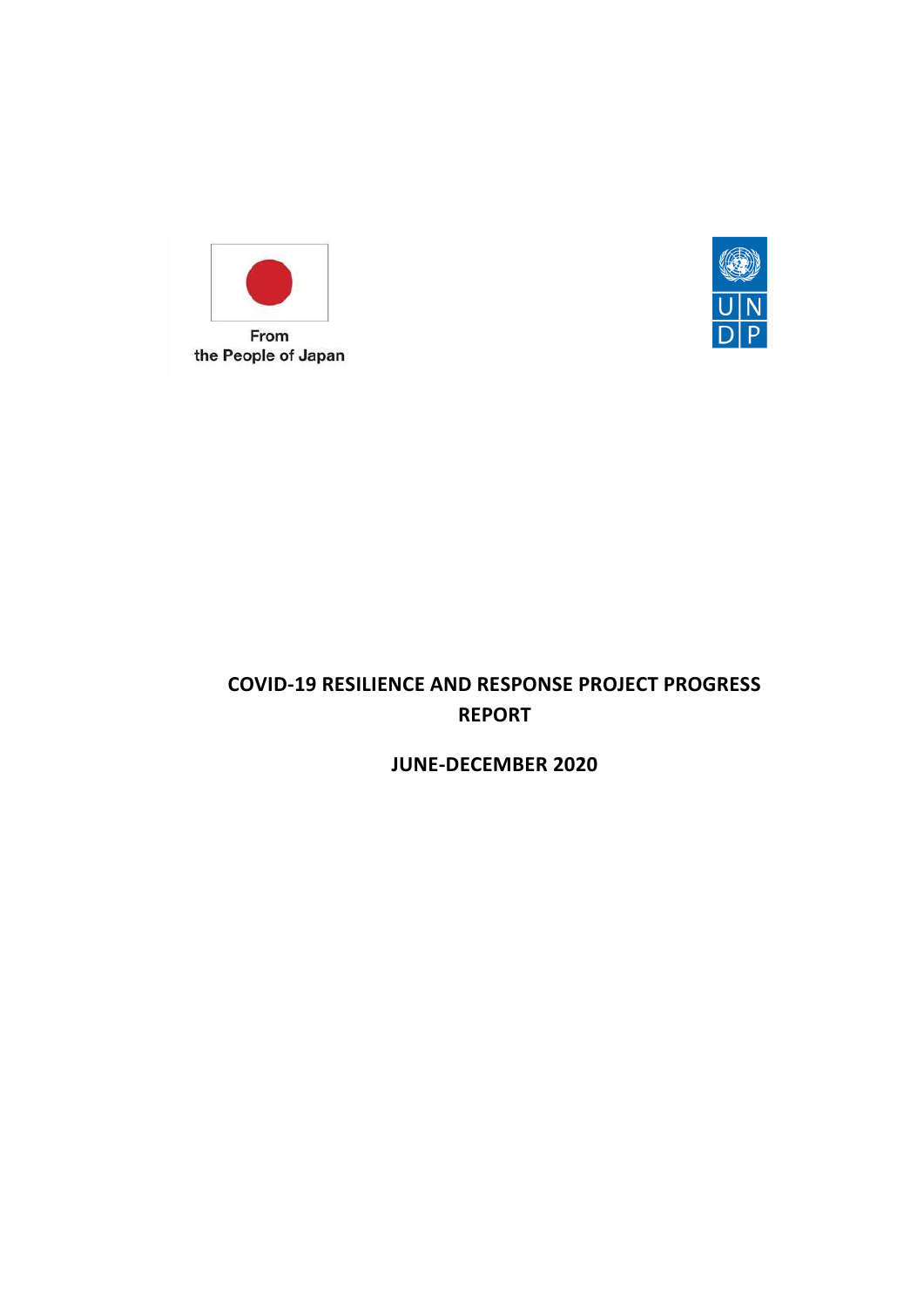| <b>Reporting Period</b>        | $1st$ June 2020 – 31 <sup>st</sup> December 2020                                               |  |  |  |
|--------------------------------|------------------------------------------------------------------------------------------------|--|--|--|
| Donor                          | The Government of Japan                                                                        |  |  |  |
| Country                        | Japan                                                                                          |  |  |  |
| Project Title                  | Covid-19 Resilience and Response                                                               |  |  |  |
| <b>Project Locations</b>       | Turkey                                                                                         |  |  |  |
| Project ID                     | 00127857                                                                                       |  |  |  |
| (Atlas Award ID)               |                                                                                                |  |  |  |
|                                | Output1: Health Systems Strengthening 00121805                                                 |  |  |  |
| Outputs                        | Output 2: Inclusive and integrated crisis management and responses                             |  |  |  |
| (Atlas<br>ID<br>Project<br>and | 00121806                                                                                       |  |  |  |
| Description)                   | Output 3: Addressing the human rights and socio-economic impact of                             |  |  |  |
|                                | COVID-19 00121807                                                                              |  |  |  |
|                                |                                                                                                |  |  |  |
|                                | Output 2.1: Capacities at national and local levels strengthened to                            |  |  |  |
| <b>CPD</b> Outputs             | promote inclusive local economic development                                                   |  |  |  |
|                                | Output 2.4: Disadvantaged groups, particularly the rural poor, women                           |  |  |  |
|                                | and youth, gain access to financial and non-financial assets and skill                         |  |  |  |
|                                | formation to benefit from sustainable livelihoods and jobs                                     |  |  |  |
|                                | Output 3.4 Chemicals and waste prevented, managed and disposed of                              |  |  |  |
|                                | in an environmentally sound manner in crisis and non-crisis urban                              |  |  |  |
|                                | settings                                                                                       |  |  |  |
| Implementing Partner(s)        | Output 1: Ministry of Health, Ministry of Environment and<br>Urbanization                      |  |  |  |
|                                |                                                                                                |  |  |  |
|                                | Output 2: Ministry of Industry and Technology<br>Output 3: Ministry of Industry and Technology |  |  |  |
| Project Start Date             | Project start date is the date when the ProDoc was signed by all the                           |  |  |  |
|                                | relevant signatories.                                                                          |  |  |  |
|                                | $1st$ July 2020                                                                                |  |  |  |
|                                |                                                                                                |  |  |  |
|                                | Since the project has been developed as a response to Covid-19 crisis                          |  |  |  |
|                                | and benefitted from rapid response facility, there is not any signed                           |  |  |  |
|                                | project document, but AWP has been signed between relevant parties.                            |  |  |  |
| Project End Date               | 31st March 2021                                                                                |  |  |  |
| Total resources required       | 2,602,286 USD                                                                                  |  |  |  |
| Revenue received               | <b>USD</b><br>Regular<br>$\bullet$                                                             |  |  |  |
|                                | Other                                                                                          |  |  |  |
|                                | Donor<br>2,602,286 USD<br>$\circ$                                                              |  |  |  |
|                                | <b>USD</b><br><b>Trust Fund Cost Sharing</b><br>$\circ$                                        |  |  |  |
|                                | Thematic Trust Fund C/S<br><b>USD</b><br>$\circ$                                               |  |  |  |
|                                | <b>Special Activities</b><br><b>USD</b><br>$\circ$                                             |  |  |  |
|                                | <b>USD</b><br>EU funding<br>$\circ$                                                            |  |  |  |
|                                | Total<br>2,602,286 USD                                                                         |  |  |  |
| <b>UNDP Contact Person</b>     | Seher Alacacı Arıner                                                                           |  |  |  |
|                                | Assistant Resident Representative (Programme)                                                  |  |  |  |
|                                | <b>UNDP</b> Turkey                                                                             |  |  |  |
|                                | Email: seher.alacaci@undp.org                                                                  |  |  |  |
|                                | Tel.: +90 312 454 1167                                                                         |  |  |  |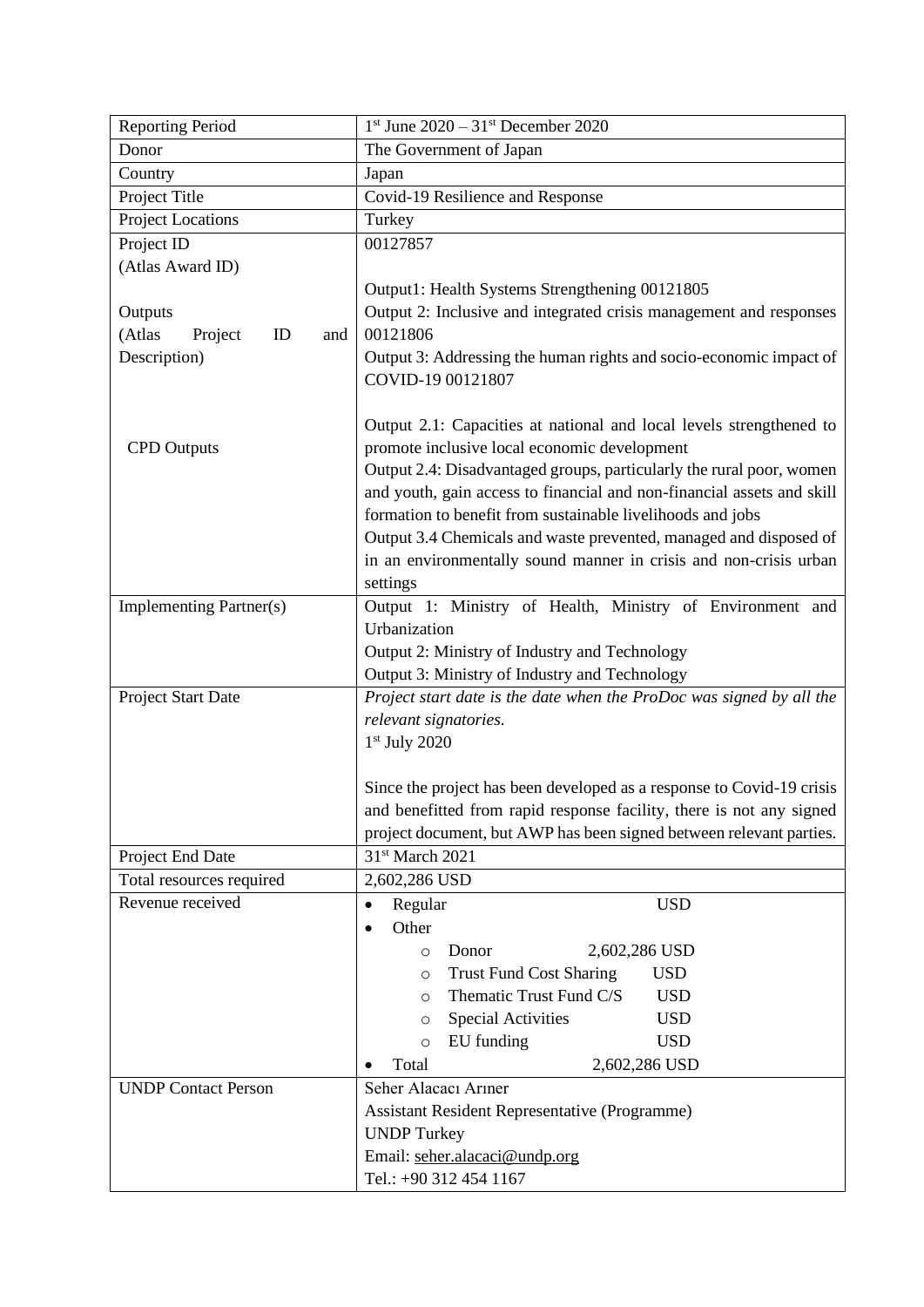# **I. Executive summary**

Covid-19 Resilience and Response Project officially started on 2nd July 2020 upon signature of all parties and rapidly started delivering its results on the basis of three outputs.

For the output on **Health System Strengthening**, major aim is to support the Ministry of Health's efforts to enhance their crises response actions via health procurement such as laboratory equipments. Facing this unprecedented crisis and being at the core of the crises created additional challenges for Ministry of Health. Ministry's needs and requirements were changing at a daily basis. Additional approval mechanisms were introduced for health procurement within UNDP and approvals for the changes in the activity plan caused delays in achievement of the results. The procurement of 14 real time PCR equipment was approved, completed and delivered to the Ministry of Health in 2020.

Other major aim of this output is to help health system manage the medical waste that is increasing in volume for handling the medical waste that is not entering the medical waste stream of waste treatment facilities. In this regard, needs analysis for hospitals and treatment facilities are ongoing in order to define the bottlenecks of all steps of medical waste management, i.e. collection, interim storage, transportation and treatment. Meanwhile, in contact with the most affected cities' waste management institutions, to-the-point medical waste collection points and bins were defined. This will be used for limiting unsound disposal of infected masks and gloves to streets and even seas. Currently, discussions with Ministry of Environment and Urbanization with respect to instant desinfection container and communication strategy is ongoing. Then the procurement of these containers, PPE equipment, etc. will be conducted. This might be a prolific innovation in waste management practices to be disseminated to other countries.

For the output on **Inclusive and integrated crisis management and responses**, there are three parallel streams of work. One is strengthening national/sub-national authorities in terms of their guidance, coordination and crisis management when it comes to disruptive effects of the pandemic on key sectors of the economy. (For this aim 6 (tourism, food, automotive, machinery, logistics, textile) fragile sectors have been defined for the scope of the works. With respect to received official letter from the Ministry of Industry and Technology (implementation partner of the output), the project requirements have been revised as omitting the tourism sector from the preparation of guidelines for fragile sectors.) For this work stream, Development Agencies' current support mechanisms on financial support programmes, trainings etc. has been started and sectoral working groups with the participation two representatives from each DAs (26 in total) and region based sectoral focus groups with the participation of leading companies, SMEs, NGOs, universities, DAs and local authorities were mobilised to implement the analysis conducted for a new market analysis and 25 fragile sectors reports for 6 fragile sectors (automotive, textile, food, machinery, logistics and tourism). Based on the technical discussions on SME support programmes, capacity building activitites and training for SMEs on business advisory services were identified, 1000 SME will receive online trainings and 30 SMEs will received one-on-one consultancy. In order to activate PPE sector, consultations have been holding with business association and PPE investors in order to respond changed needs and conceptualize the advisory needs.

Digitalization support which aims to facilitate and support the digitalization of Syrian-owned businesses to overcome the current challenges in the business environment, has been given to Syrian-owned enterprises via mini-recovery grants, financial consultancy, digital marketing support, digital infrastructure grants and trainings on capacity building related to digital competencies. So far:

• 144 enterprises have benefitted from unlimited internet access (16 female, 128 male business owner),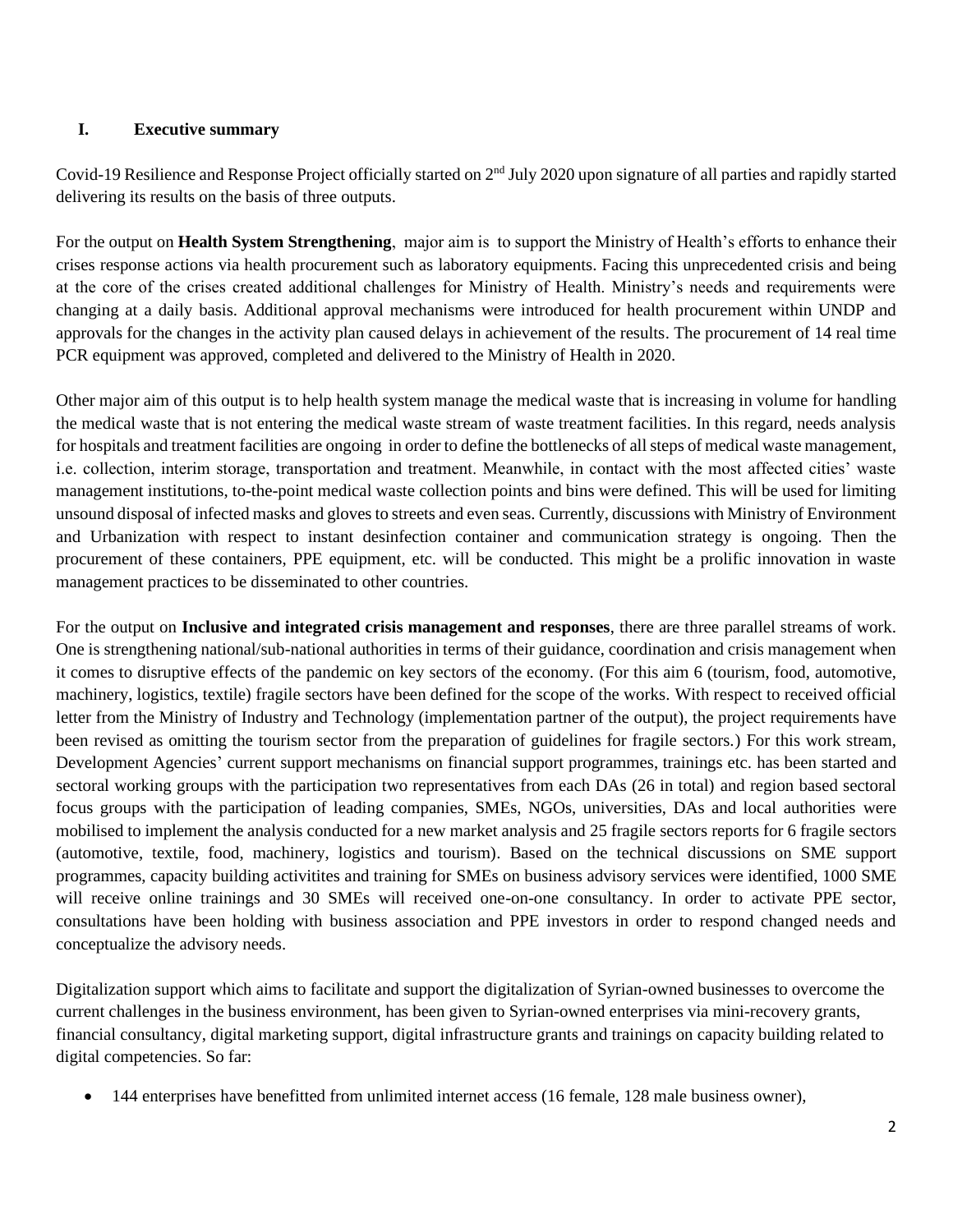- 30 enterprises from digital marketing services (15 female and 15 male business owner)
- 34 enterprises from financial consultancy services (30 male business owner and 4 female business owner),
- 58 enterprises from mini recovery grant (49 female and 9 male business owner) and
- 206 company representatives (79 female business owner and 127 male business owner), from online trainings on "Digital Communication Practices" and "Digital Marketing Practices" as of 28th December 2020.

In digitalization services for Syrian-owned MSMEs, 34% of the overall beneficiaries are women and 4 persons with impairments have also benefited from the support.

For the output on **Addressing the human rights and socio-economic impact of COVID-19**, ILO and UNDP united their forces to assess the impact of Covid-19 on unemployment of NEETs and to 'Build Back Better', ultimately. The key findings of the report prepared by ILO is validating and expanding within the scope of the cooperation through online workshops and livetreams. These events serve as tools for better understanding and assessing the impact of the pandemic on unemployment, understanding the expectations of NEETs beyond pandemic and integrating youth in NEET situation to the policy making processes on employment.The impact of COVID-19 on unemployment especially for youth (NEET) is being analysed with the cooperation of ILO developed under UNDP-ILO Framework of Action via online workshops and livestreams, namely:

Workshop 1: The Impact of Covid-19 Crisis on Youth Unemployment on 2 December 2020 with the participation of 380 people (Recording uploaded to UNDP Turkey youtube account and podcast version uploaded to UNDP Turkey spotify account)

Workshop 2:The Impact of the Covid-19 on Young Women and NEETs in Rural Areas on 23 December 2020 with the participation of 110 people (Recording uploaded to UNDP Turkey youtube account and podcast version uploaded to UNDP Turkey spotify account)

Livestream 1: Access of Young People to Decent Jobs in the Age of Digitalization on 30 November 2020 viewed by 784 people

Livestream 2: The Role of Technolgy-based Solutions in Rural Development to Decrease Unemployment of Youth on 21 December 2020 viewed by 1933 people.

On 24<sup>th</sup> of August first Check-in and on 2<sup>nd</sup> October second Check-in Meeting were conducted with RBEC and Japan Unit. Project's progress was shared in the meeting.

Project communication expert has been mobilised. Project Communication and Visibility Strategy/Plan is being prepared. A Memmorandum of Understanding discussed and signed with Ministry of Industry and Technology to further facilitate cooperation on the implementation of Output 2: Inclusive and integrated crisis management and response and Output 3: Addressing the human rights and socio-economic impact of COVID-19. A Project Board has been established including following members: Embassy of Japan, Ministry of Foreign Affairs, Presidency of Strategy and Budget, Ministry of Health, Ministry of Environment and Urbanization, Ministry of Industry and Technology, Ministry of Family, Labor and Social Services and the first Project Steering Committee held on 11th of December 2020 with participation of the implementing partners and relevants stakeholders to share the project process, to take views and comments of the board and to discuss 3 months duration extension. After the decision of 3 months no-cost extension was taken in the meeting, approval correspondences has been started with the Head Quarter.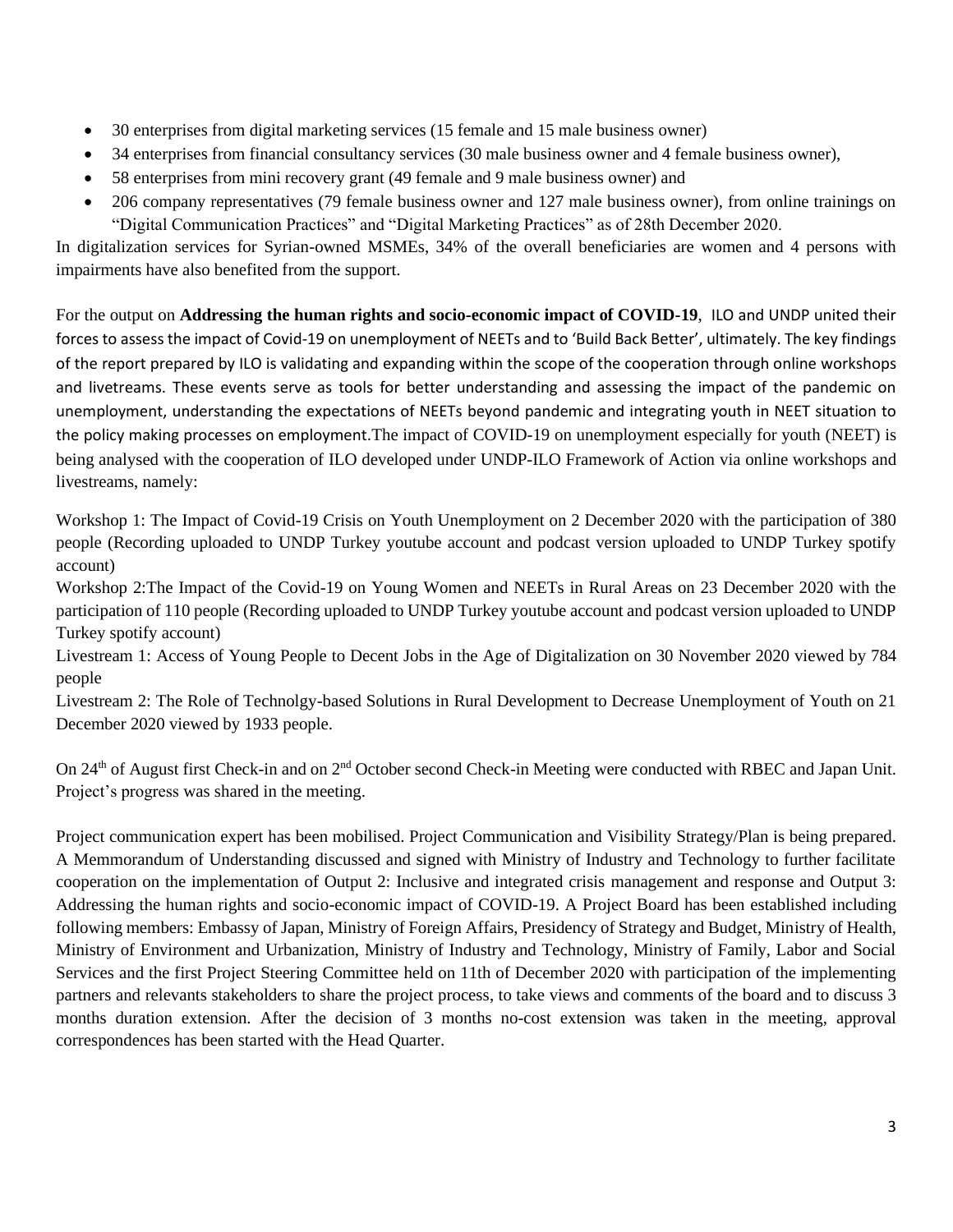# **II. Progress Review**

#### **Output 1**: **Health Systems Strengthening**

*Procurement and/or Distribution of support materials* Terms of References on Procurement prepared by the Project team and validated by the MoH. Procurement details discussed with UNDP Global Fund Health Implementation Support Team (GF-HIST). Procurement method discussed with RBEC and Japan unit. The procurement process was completed on health procurement and 14 real-time PCR equipment has been delivered to the Ministry. The communication plan for delivery of the equipment to the ministry has been prepared and the ceremony is being planning both to discuss other cooperation areas and for the visibility of the partnership.

Medical waste is one of the key areas. Country models reviewed and new pilot model is planned to be conducted for medical waste management in the selected pilot provinces.

Waste Management Expert' is hired and finalised initial discussions with the MoEU. The Waste Management Expert started to work and developed methodologies for hospitals and municipalities, in alignment with the national regulations,

Equipment list and technical specifications is drafted. Technical specifications will be verified with MoEU and other relevant partners, the procurement process for equipment initiated. It is expected that the equipment will be delivered in March 2021, along with their design and trainings.

Communication strategy and design works for the procured equipment will be planned along with MoEU and UNDP teams (including Acc Lab and Communication Team).

*Providing technical assistance* Technical discussions are on going. Technical meetings were conducted with the implementing partners. Terms of References on Need Analysis support was prepared by the Project team. Technical specs of containers are under review by respective implementing partners.

### **Output 2: Inclusive and integrated crisis management and response**

*Procurement and/or Distribution of support materials* Terms of References on 25 Region-based Fragile Sector Analysis Reports and Guidelines (due to omitting tourism sector, the number of reports was reduced to 25) , New Market Analysis, SME Technical Assistance Services were prepared by the Project team and validated by the MoIT. 25 Region-based Fragile Sector Analysis Reports and Guidelines and New Market Analysis experts are fully on-board and submitted Initial Reports and will submit draft reports in January.

A meeting was held with Ministry of Health's International Health Services Company (USHAS) to discuss cooperation areas for delivery of services to SMEs on PPE exporting. The procurement process was completed for New Market Analysis and Fragile Sector Reports. Recruitment of 4 consultant on finance, global market research, marketing and business development and foreign trade and export to active PPE sector is in evaluation process. Once the evaluation process will be completed, a global market analysis on PPE production will be conducted and advisory services to increase effectiveness of local PPE Producers to become actors in global market will be delivered, lessons learnt will be shared with other producers.

*Providing technical assistance* Technical meetings were conducted with the implementing partner. The Development Agencies already conduct surveys and face to face meetings with key stakeholders to evaluate the socio-economic impact of the crisis at regional level. Agencies implement financial support programme for SMEs and Institutions to mitigate the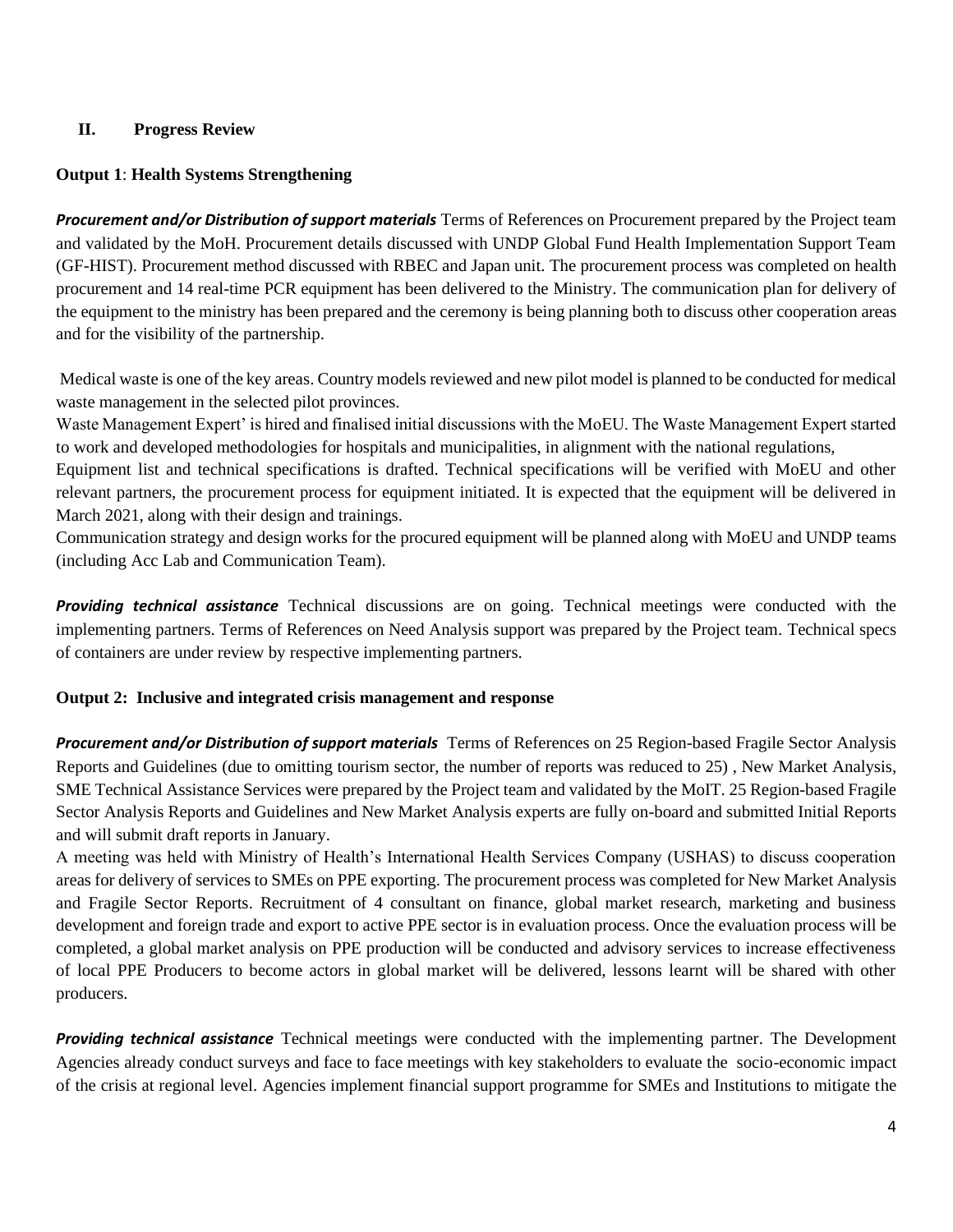early impact of the COVID-19. The Development Agencies also have been planning/conducting on-line capacity development activities for private sector, governmental institutions and NGOs. The project activities focus on the fragile sectors (Food, Textile, Tourism, Mechinary, Logistics, Automotive) that are based on the studies, discussions conducted in the development phase of the Project. Sectoral Technical Working Groups were operationalized with participation of 26 Development Agencies and MoIT experts. The technical meetings were conducted to define the roles/responsibilites of the working groups.

Inception Reports were prepared by the experts for New Market Analysis and Fragile Sector Analysis. Final report preparation process has been evaluated with the working groups bi-weekly. For Fragile Sector Analysis, region based focus groups meetings are held, so far 18 of 25 total have been completed. Draft report will be completed in January 2021.

2 modules of 'Resilience Alignment' training that includes fundamental terms of disaster risk management were provided to the 150 Experts in the Development Agencies and DGDA. Capacity development trainings will continue by technical modules in January. As part of capacity development for development agencies, the expert group conducted field visit to Seferihisar and Bayraklı which are the areas hardets hit by 30 October 2020 İzmir Earthquake in order to make damage assessment. Earthquake Experience Sharing Sessions were held with İZKA.

In terms of SME technical assistance services, three dimentions were considered. Training programmes for 1.000 SMEs in the fragile sectors, one-on-one business consultancy services for 30 SMEs and a concept development for SMEs's digitialization were conceptualized. A new inclusive business model on mutual digitalization for SMEs is planned to be developed based on findings of first surveys/discussions conducted with private sector companies/representatives. Technical discussions on pilot sector and possible scope have already been initiated. The work on stakeholder engagement and possible partnership opportunities are on-going.

Accordingly, in line with the justification note provided, after consultations with International Health Services Company (USHAS) and Ministry of Industry, it has been agreed that Turkish PPE manufacturers face excess supply in PPE production at this phase of the crises and shifting the halted capacities to PPE production is not recommended. Due to quality requirements, businesses also need to make necessary infrastructure investments, instead of repurposing existing production capacities.

Instead of establishment of a hotline to provide advisory services to SMEs on repurposing production facilities, guidance mechanism will be established for the enterprises which are planning to make infrastructure investments for globally competitive PPE production. A global market analysis for PPE supply and demand will be conducted and a guidance kit will be produced. A team of relevant consultants are being recruited to provide advisory support services to businesses who are willing to make new investments to function in PPE production and exporting.

Regarding the provision of trainings and consultancy services on digitalization to the Syrian-owned SMEs, the agreement has been signed at the end of August 2020 with the responsible party (NGO), INGEV, complementary to the existing partnership with UNDP and the service provision has started in September as the potential beneficiaries have already been identified and were reached out by UNDP and INGEV. As of 28 December 2020, 472 Syrian-owned enterprises have benefited from the services listed below:

1. Digital infrastructure grants: The project provided unlimited internet access to 144 Syrian SMEs for at least one month and up to three months. In addition, 10 emailing and cloud-based business management tools were provided under the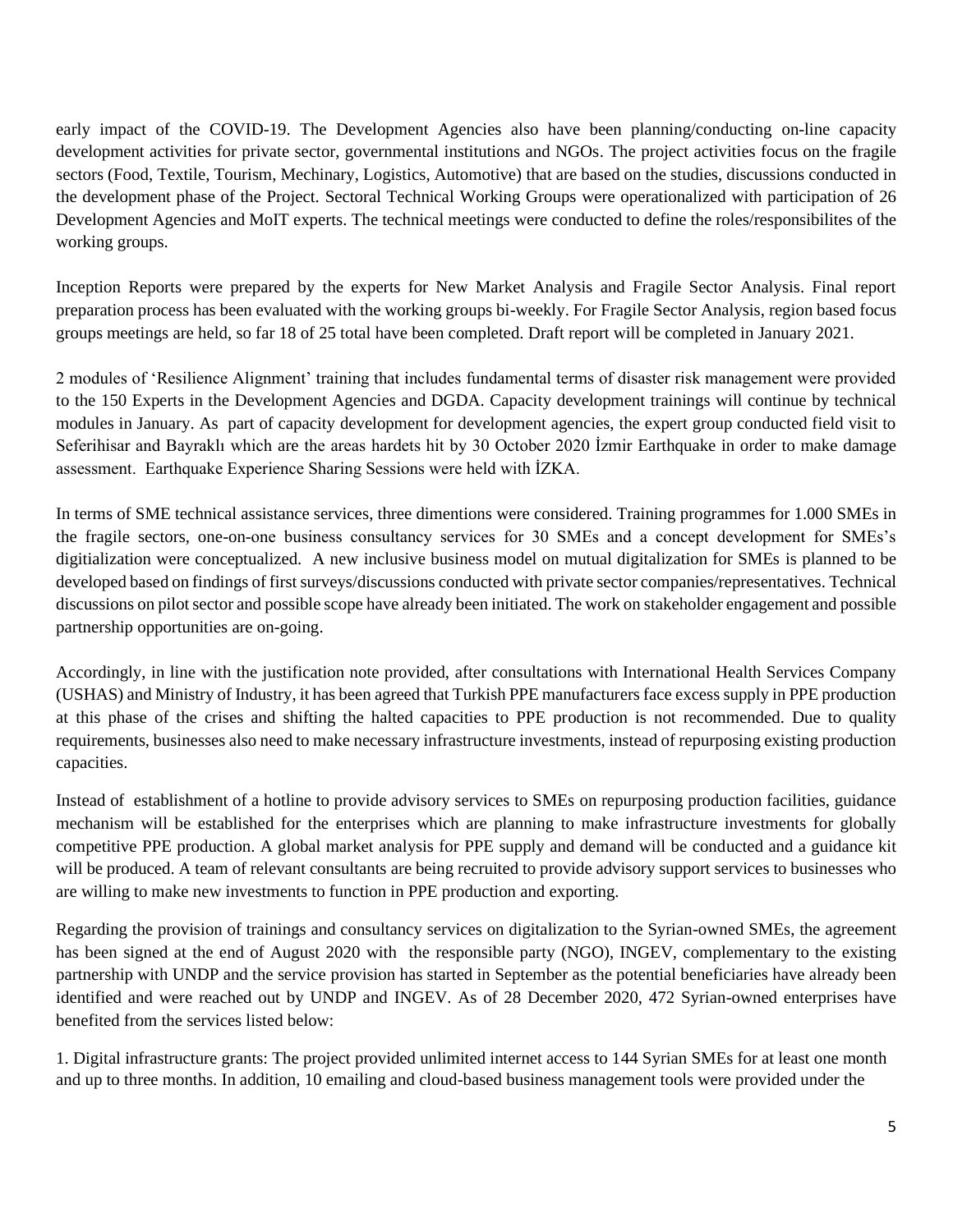same component. Additionally, the project team will continue to identify SMEs who meet the domain requirement and to set up the cloud-based management tool during January and February.

2. Mini recovery grants: The project distributed 58 mini recovery grants with the value of 500 USD and will continue to distribute 12 more grants.

3. Financial consultancies: 34 financial consultancies were provided to Syrian SMEs out of the 50 planned.

4. Digital marketing support: 30 Syrian SMEs have benefitted from digital marketing support through increasing their brand awareness in social media channels and internet, collecting market intelligence, attending to the virtual networking events, using rlevant applications to boost their sales, etc. 23 of them have completed consultancy processes so far.

5. Training: All trainings aim to equip beneficiaries with the essential skills and knowledge they need to digitalize their businesses and/or work remotely during the COVID-19 outbreak. The number of SMEs who attended to the training is 206 and the topics of the delivered training are:

- o Digital Marketing Practices
- o Digital Communication tools
- o Managing social media tools for businesses
- o Digital sales channel development.

Only one training has not been carried out yet, which is the training entitled "Government response & support to SMEs in Turkey during COVID-19 outbreak". This training will be carried out in January 2021.

The action will focus on measuring the impact of the services provided to the beneficiairies and collect success stories to showcase the progress that beneficiairies have achieived with the support of Government of Japan and UNDP.

2 technical and one high level meetings were organized in June and July 2020 with the Ministry of Family, Labour and Social Services (MoFLSS) DG International Labour Force and one technical meeting with Turkish Employment Agency (İSKUR) on XX August was organized on the contextualization of the platform for Turkey, legal framework regarding freelance working in Turkey and platform's contribution to the employment of Syrians. UNDP Bangladesh and UNDP Turkey is working on the infrastructure of the platform, partnership with global platforms while setting the eligibility criteria for the beneficiaries and potential partnerships at the local level for the sustainability of the Platform after the project ends. MoFLSS is included in those discussions. UNDP Turkey hired a consultant for the contextualization and localization of the platform.

Regarding freelance working platform, the localization of the Platform in cooperation with UNDP Bangladesh continues and it will be finalized by February 2021. While localization of the platform continues, UNDP will finalize the procurement of services by the 3rd week of January to identify potential Syrians that are eligible for the platform and initiate the trainings regarding the platform. 3 months extension will be useful to disseminate the platform to a wider audience including job seekers and private sector during the pilot phase.

#### **Output 3: Addressing the human rights and socio-economic impact of COVID-19**

*Procurement and/or Distribution of support materials* A communication consultant mobilized for the overall project communication/visibility and awareness raising activities in accordance with the Guidance for Donor Visibility on Japan-Funded Projects. Based on this strategy, policy recommendation activities will be planned for each output and overall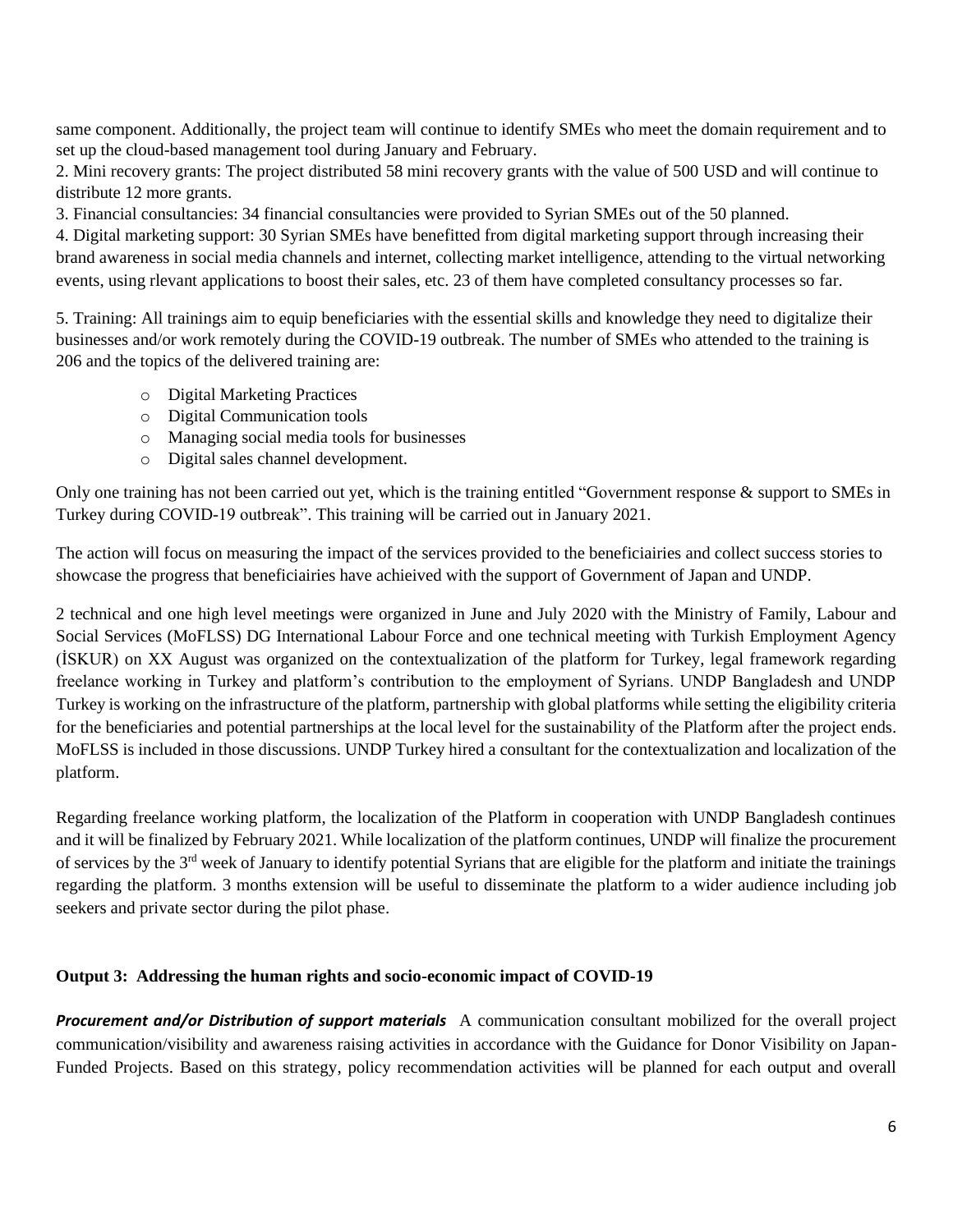project. Communication tools and materials will be prepared and disseminated. News, newsletters, blogs, social media coverage content were prepared and will be disseminated after the approval of EoJ.

*Providing technical assistance* Discussion meetings with related Ministries for comprehensive analysis of the impact of COVID-19 on unemployment with specific focus on youth conducted. This output is based on a comprehensive analysis of Covid's impact on unemployment with specific focus on youth as well as policy advisory services for transition to lowcarbon, inclusive and rights-based economy in line with SDGs. The aim is to improve the skills of youth in NEET for their employability in fragile sectors during the pandemic which will also support of imminent needs of the private sector. The impact of COVID-19 on unemployment especially for youth is being analysed by ILO and trainings and capacity building activities will be conducted for 3,000 unemployed men and women.

Under UNDP-ILO Framework of Action, ILO and UNDP unite their forces to assess the impact of Covid-19 on unemployment of NEETs and to 'Build Back Better', ultimately. As the first step of ILO&UNDP Cooperation Framework for the project, the validation event series started with a live stream 'Access of youth to decent jobs in the age of digitalization.' on November 30 and a workshop 'The Impact of Covid-19 Crisis on Youth Unemployment' on December 2and with live stream 'The role of digital-based rural development solutions on alleviating youth unemployment' on 21 December and a workshop 'The Impact of COVID-19 on Young Women and NEET Youth in Rural Areas' on 23 December. With all events, more than 3000 people has been reached. A Digital Youth Forum will be held.

As stated in the initial project proposal, taking into consideration of the [Habitat Association'](https://habitatdernegi.org/?lang=en)s capacity, network and experience in the field, NGO is identified as the responsible party to lead the selection of participants, delivery of training courses, tracking learning activities, issuing certificates and other related activities in the field. Pursuant to project design and consultations with the Development Agencies, a draft curriculum was designed to include case studies, specific issues such as regulations and tools focusing on fragile sectors (Food, Tourism, Logistics, Machinery, Textile and Automotive). In desig process, consultations with sectoral associations, which have been members of Turkish Enterprise and Business Conferedation (TÜRKONFED) and Federation of Industrial Associations (SEDEFED), namely Turkish Fruit Juice Industry Association, International Carriers Association, Automotive Manufecturers' Association sought to identify the sectoral needs and potential business branches of industries to be prioritized as relevant contents. Besides, interviews have taken place with some leading business people from the Textile, Food and Tourism Sectors along with inputs received from the Development Agencies across Turkey to identify needs. Based on the needs assessment, analysis have shown that entreprises which operate B2B and have exporting capacity, have the most potential to generate employment in the current circumstances. Therefore, a draft curriculum is designed to include topics such as Foreign Trade, E-Trade and Social Media Management. More specifically some suggested subtopics are listed below that are currently in consideration with [TOBB](https://www.etu.edu.tr/en)  [ETÜ,](https://www.etu.edu.tr/en) and detailed curriculum could be found below.

### **E-Commerce:**

- Defining and Development of E-trade (1s)
- E-commerce Business Models and Concepts (1s)
- E-commerce Infrastructure: Internet, Web and Mobile Platforms (1s)
- E-commerce Channels for Fragile Sectors(3s)
	- o Amazon, eBay, n11, Trendyol, Çiçeksepeti, Hepsiburada
	- o E-commerce Channel Examples in Food Sector
	- o E-service Channel Examples in Logistics Sector
	- o E-commerce Channel Examples in Automotive Sector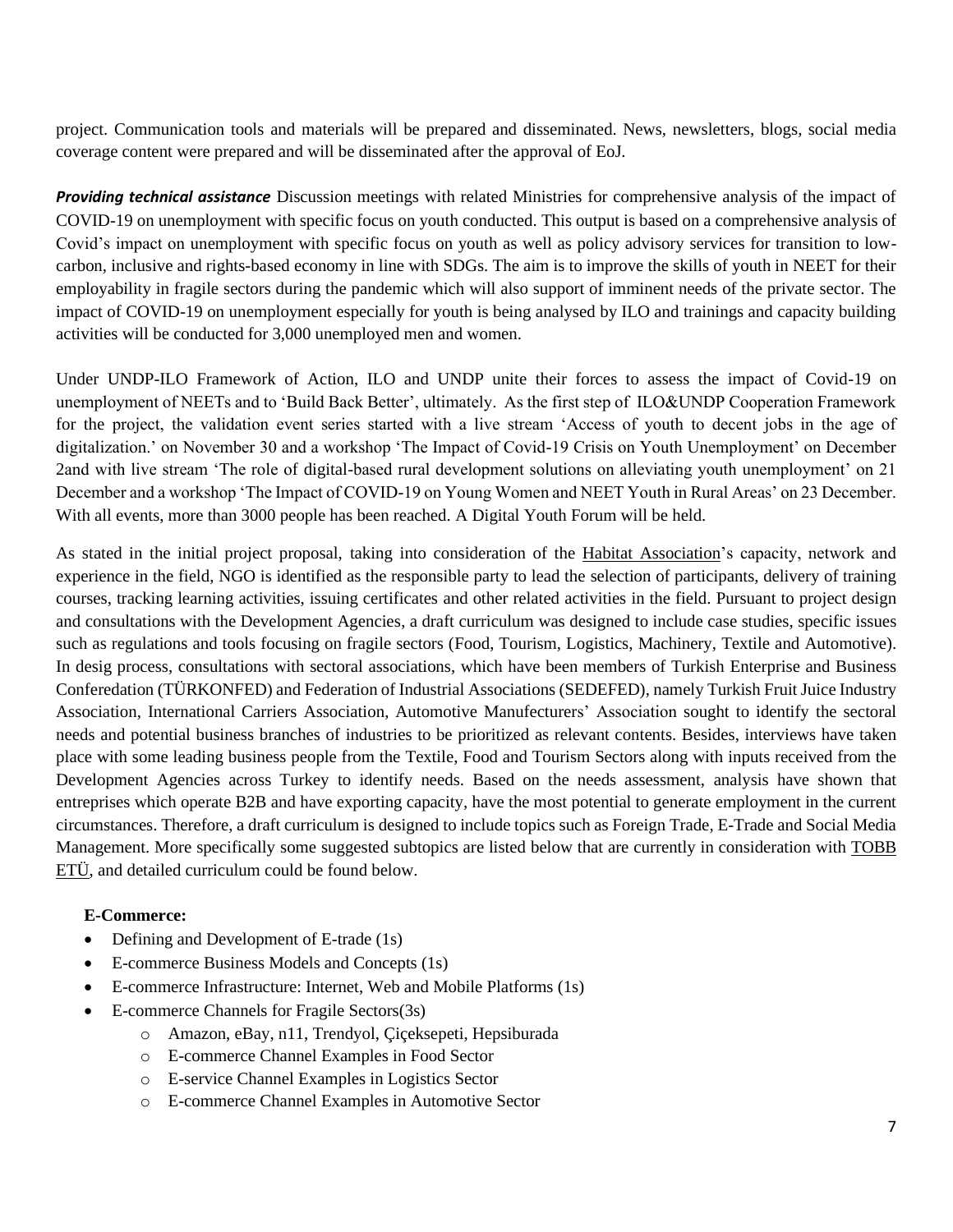- o E-service Channel Examples in Tourism Sector
- Electronic Transactions and Online Payment Systems (2s)
	- o Virtual POS
	- o SSL Certification
	- o Credit Card/EFT/3D Secured Payments
	- o Digital Wallet Applications
	- o Cryptocurrency
	- o AliPay, Iyzico, IyziPay PayU
- Legal, Ethical and Economic Aspects of Global Electronic Commerce (1s)
- Case Studies from Fragile Sectors (3s)
	- o Tourism: Opera Reservation System Case Study
	- o Automotive: Solidworks Case Study
	- o Textile: Nedgraphics Case Study
	- o Machinery: AutoCAD Case Study
	- o Food: Logo Tiger Order and Stock Management System Case Study
	- o Logistics: Logo Tiger Order and Stock Management System Case Study

### **Foreign Trade:**

- Export Management in Foreign Trade (2s)
	- o Target Strategy Development
		- Target Market Determination
		- **Target Market Selection Criterias**
- Planning Strategy Development (2s)
	- o Sales Target Specification
	- o Human Resource Development for Sales Targets
	- o Strategies for Different Target Markets
- **Implementation** 
	- o Reaching Potential Customers
	- o Trade map ''Companies''
	- o Google Advanced Search
	- o Trade Registrations
	- o Chambers of Commerce and Industry/Unions/Associations
	- o International Trade Fairs for Fragile Sectors
	- o Business Networks for Fragile Sectors
- Accreditation Procedures Letter of Credit (2s)
- Incoterms and Transportation Types Used in Foreign Trade(2s)
- State Supports (1s)
- Foreign Trade and Customs Legislations for Fragile Sectors (3s)
	- o International Commercial Documents in Fragile Sectors
	- o Payment Rates
	- o Foreign Trade Development Case Studies in Fragile Sectors

### **Social Media Marketing and Communication:**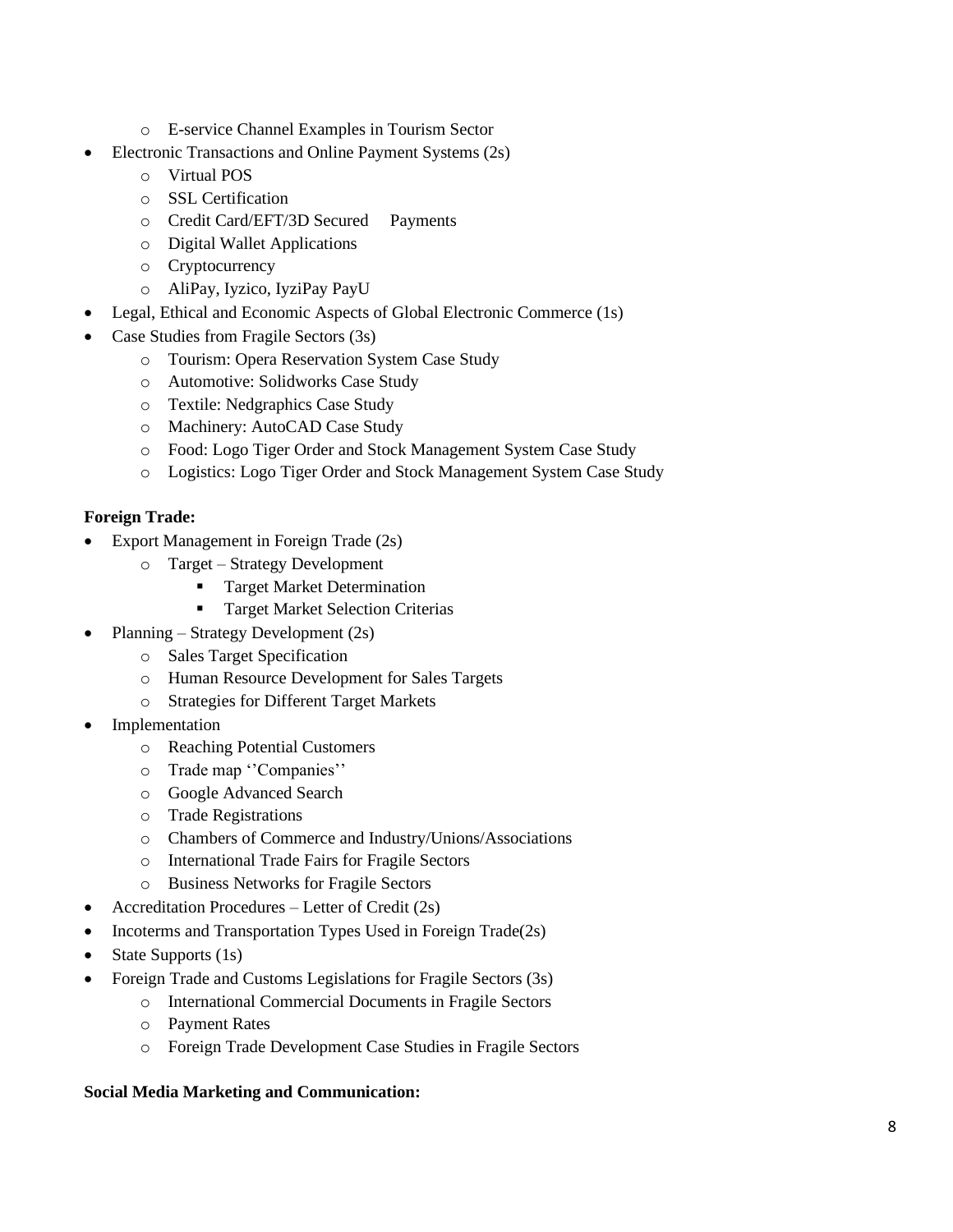- Transformation of Social Media (1s)
	- o Changes in Traditional Business Models
- Data Mining/Big Data (1s)
	- Technical, Content and Relational Issues on Safety (1s)
- Digital Tools for Attractive Social Media (2s)
	- o Google Trends
	- o Buffer Publish
	- o Google Analytics
	- o Canva
	- o Instagram Analytics, Twitter Analytics and Facebook Analytics
	- o Todoist
- Tools to Improve Social Connections, Creating Target Oriented Contents on Social Media, Deciding on The Correct Media for Maximum Benefit (2s)
	- o Creation and Management of Corporate Account on Instagram, Facebook, LinkedIn, Twitter Development of Digital Identity
	- o Brand Management Strategies
- Creating Your Digital Reputation, Possible Digital Risks on Reputation, Crisis Management on Social Media (1s)
	- o Two Steps Verification
	- o Verified Accounts
- Case Studies (3s)
	- o Case Study of Tourism Sector Experience Marketing, Services and Experience Destinations
	- o Case Study of Food Sector Focus: Experience Marketing
	- o Case Study of Logistics Sector Focus: Safe Transportation
	- o Case Study of Textile Sector Focus: Experience Marketing, Showroom
	- o Case Study of Automotive Sector Focus: Creating Brand Personality

Case Study of Machinery Sector – Focus: Creating Brand Personality

The most successful 150 (25 for each sector) unemployed men and women of total 3,000 will be able to attend sector specific trainings: CATIA for machinery; Opera for tourism; NedGraphics for textile; SolidWorks for Automotive; Logo Tiger for food and logistics. Regional distribution of fragile sectors will be prioritized in selection of applicants who shall be NEETs (not in Education, Employment, or Training) and between the age of 18 to 29. Upon successful completion of courses participants will receive certificates. Application process is open until 3<sup>rd</sup> of January 2021 a[t https://dijitalbeceriler.org/.](https://dijitalbeceriler.org/) The first group of trainings completed with 1,000 NEETs youth who took the exam to receive certification upon completion of 1<sup>st</sup> phase of the training course.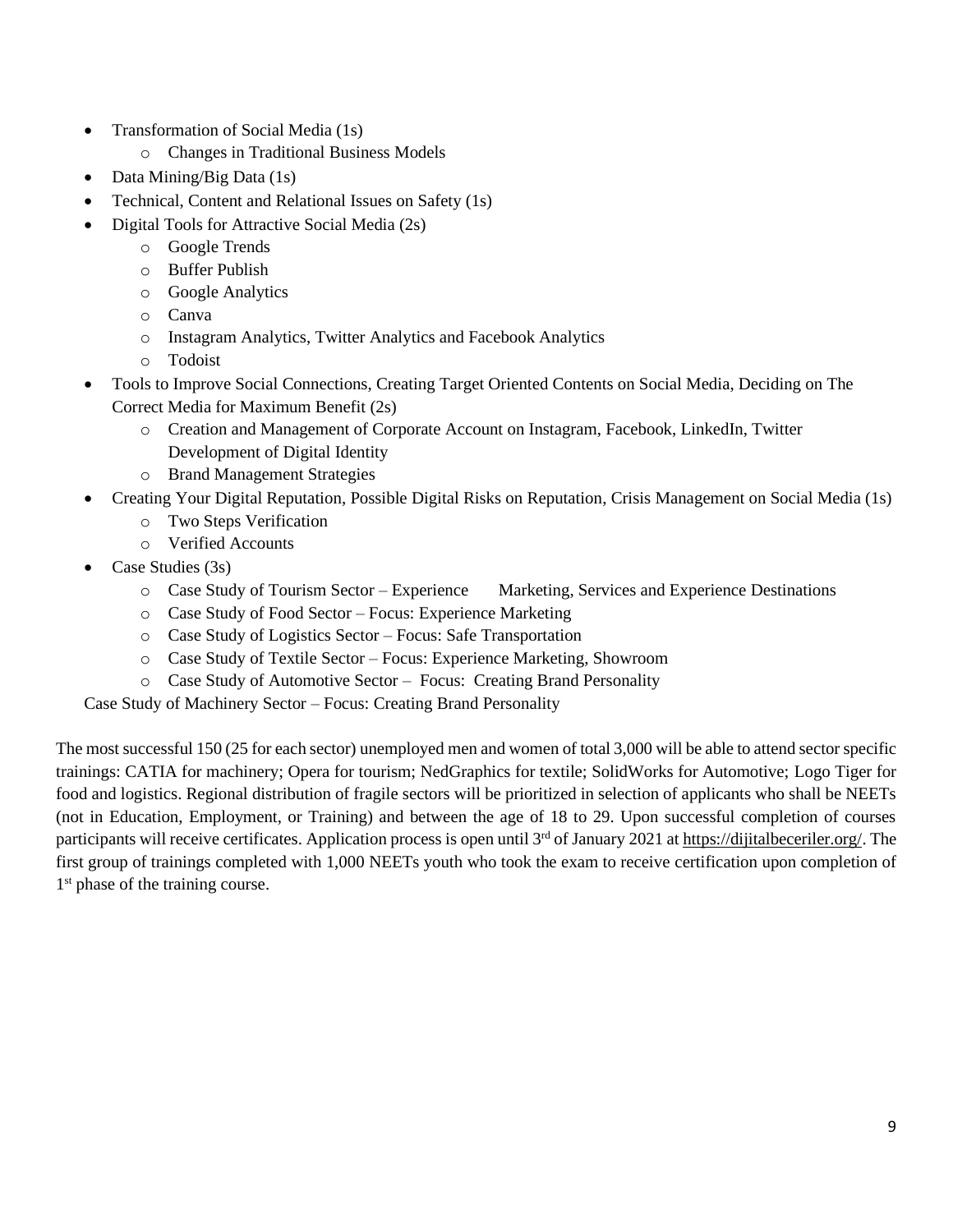# **Indicator Based Performance Assessment**

Using the **Project Results Framework from Logframe of the Project Document** - provide an update on the achievement of indicators at both the output level in the table below.

| <b>Expected</b>                               | <b>Planned</b>                                                         | <b>Descriptions of Progress in Achieving Targets</b>            | <b>Budget</b> | <b>Budget</b>      |
|-----------------------------------------------|------------------------------------------------------------------------|-----------------------------------------------------------------|---------------|--------------------|
| <b>Outputs</b>                                | <b>Activities</b>                                                      |                                                                 | <b>Amount</b> | <b>Utilization</b> |
| <b>Output 1: Health Systems Strengthening</b> |                                                                        |                                                                 |               |                    |
| Output 1: Health                              | 1.1 Procurement of Equipment for MoH to enhance laboratory             | Procurement of 14 unit of real time PCR was completed and       | \$340,000     | \$340,000          |
| Systems                                       | equipment capacity for COVID response                                  | delivered. The communication plan has been prepared for a       |               |                    |
| Strengthening                                 |                                                                        | delivery ceremony.                                              |               |                    |
| 1.1.Health                                    | <b>Baseline: 0</b>                                                     |                                                                 |               |                    |
| Procurement                                   | Target: 14 (14 PCR Real-Time)                                          |                                                                 |               |                    |
|                                               | 1.2 Capacity building to at least 100 hospitals on medical and         | • Needs analysis for hospitals and treatment facilities are     | \$95,000      |                    |
|                                               | hazardous waste management in cooperation with MOEU and                | going on in order to define the bottlenecks of all steps of     |               |                    |
|                                               | MOH.                                                                   | medical waste management, i.e. collection, interim storage,     |               |                    |
|                                               | Indicator 1.2.1: Number of hospitals assessed according to their       | transportation and treatment.                                   |               |                    |
|                                               | waste generation characteristics                                       | • In contact with the most affected cities' waste management    |               |                    |
|                                               | <b>Baseline:0</b>                                                      | institutions, to-the-point medical waste collection points and  |               |                    |
|                                               | Target: at least 100                                                   | bins were defined. This will be used for limiting unsound       |               |                    |
|                                               |                                                                        | disposal of infected masks and gloves to streets and even seas. |               |                    |
|                                               | Indicator 1.2.2: Number of materials and guidelines distributed to     | • Design of a instant desinfection container is going on. Then  |               |                    |
| 1.3. Health waste                             | hospital personnel                                                     | the procurement of these containers will be conducted.          |               |                    |
| Management                                    | <b>Baseline: 0</b>                                                     |                                                                 |               |                    |
|                                               | Target: 3                                                              |                                                                 |               |                    |
|                                               |                                                                        |                                                                 |               |                    |
|                                               | Indicator 1.2.3: Number of trained hospital and sterilization facility |                                                                 |               |                    |
|                                               | staff                                                                  |                                                                 |               |                    |
|                                               | <b>Baseline: 0</b>                                                     |                                                                 |               |                    |
|                                               | Target: at least 1000                                                  |                                                                 |               |                    |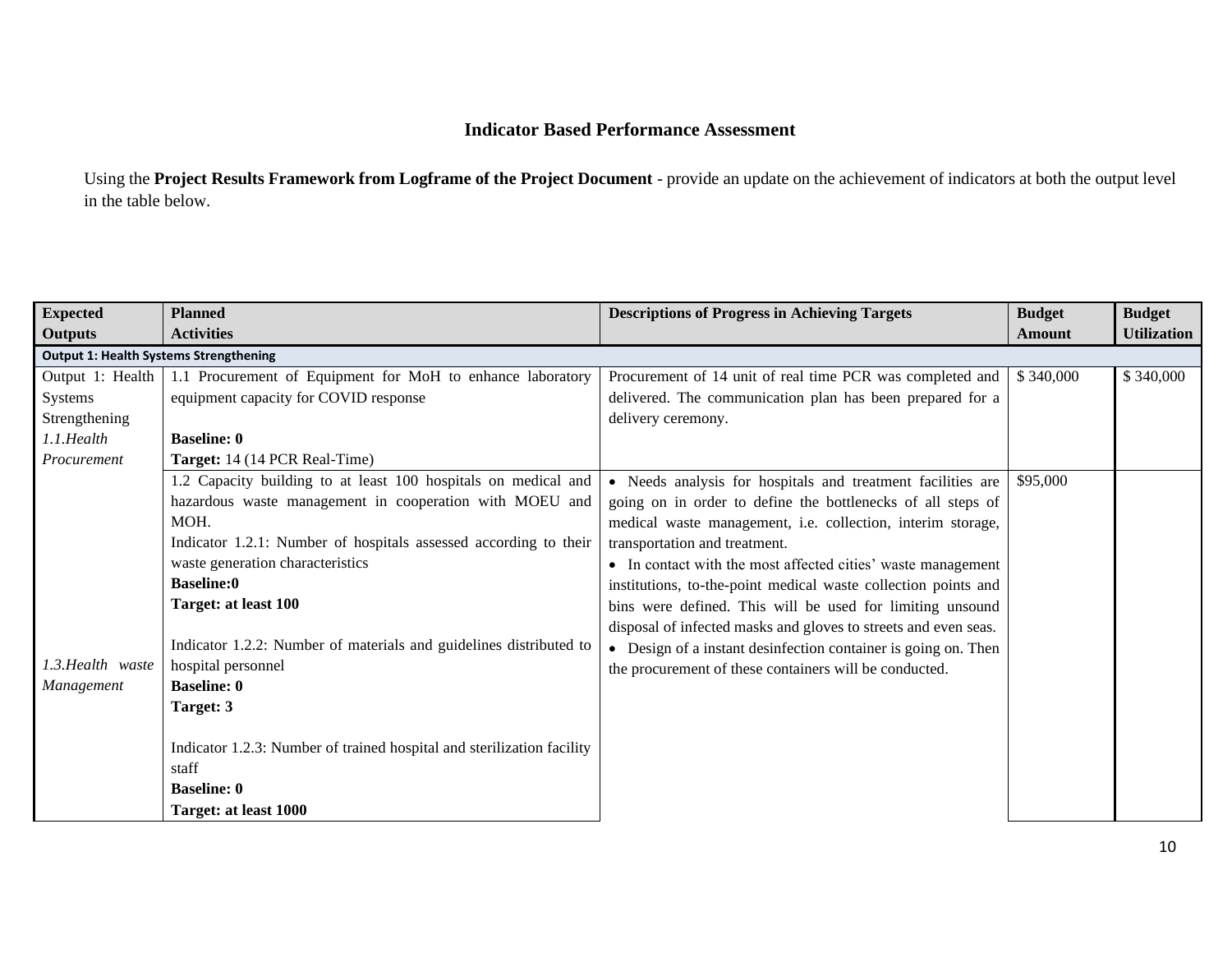|                      | 1.3 Environmentally sound management of quarantine equipment           |                                                                                                                          | \$40,000  |    |
|----------------------|------------------------------------------------------------------------|--------------------------------------------------------------------------------------------------------------------------|-----------|----|
|                      | and waste for selected hospitals that are directly working on fight    |                                                                                                                          |           |    |
|                      | against COVID 19                                                       |                                                                                                                          |           |    |
|                      | Indicator 1.3.1: Tons of Covid-19 related waste handled in a safe      |                                                                                                                          |           |    |
|                      | and environmentally sound manner                                       |                                                                                                                          |           |    |
|                      | <b>Baseline:0</b>                                                      |                                                                                                                          |           |    |
|                      | Target:1000 tons                                                       |                                                                                                                          |           |    |
|                      | 1.4 Waste equipment support to municipalities for public spaces        | • Technical meetings conducted with the implementing                                                                     | \$449,000 |    |
|                      | (metro, mosques, shopping centers) and to hospitals                    | partner. Technical specification for procurement of containers                                                           |           |    |
|                      | Indicator 1.4.1: Number of extra containers and bins distributed to    | was prepared by the Project team. Procurement process is on-                                                             |           |    |
|                      | municipalities and hospitals                                           | going.                                                                                                                   |           |    |
|                      | <b>Baseline: 0</b>                                                     |                                                                                                                          |           |    |
|                      | <b>Target: 2460</b>                                                    |                                                                                                                          |           |    |
| <b>Subtotal for</b>  |                                                                        |                                                                                                                          |           |    |
| <b>Output 1</b>      |                                                                        |                                                                                                                          | \$924,000 |    |
|                      | Output 2: Inclusive and integrated crisis management and responses     |                                                                                                                          |           |    |
|                      | 2.1 Support national and sub-national capacities for planning,         | • Terms of References on 35 Region-based Fragile Sector                                                                  | \$305,500 |    |
|                      | coordination and crisis management                                     | Analysis Reports and Guidelines and New Market Analysis                                                                  |           |    |
| 2:<br>Output         | Indicator 2.1.1: Preparation of guidelines for fragile sectors         | prepared by the Project team and validated by the MoIT.                                                                  |           |    |
| Inclusive<br>and     | tourism, automotive, machinery, textile, food and logistics) against   | (Tourism sector was omitted with respect to the ministry's                                                               |           |    |
| integrated<br>crisis | crises in order to enhance their resilience and adaptive capacities in | request, so there will be 25 reports for 5 fragile sector.)                                                              |           |    |
| management and       | all regions.                                                           | • Sectoral Technical Working Groups formed operationalized                                                               |           |    |
| responses            | Baseline: DA's analysis conducted for tourism, textile, food           | with participation of 26 Development Agencies and MoIT                                                                   |           |    |
|                      | and logistics sectors.                                                 | experts.                                                                                                                 |           |    |
| 2.1.<br>Support      | Target: 25 region based sectorial analysis (i) New market              | • The technical meetings conducted to define the                                                                         |           |    |
| national and sub-    | management strategy for the recovery of tourism sector, (ii) a         | roles/responsibiliites of the working groups.                                                                            |           |    |
| national             | list of emergent needs of regions and adaptive strategies for          | The Inception Reports of Fragile Sector Analysis have been                                                               |           |    |
| capacities<br>for    | textile, automotive and machinery sectors, (iii) guidelines for        | completed covering 6 fragile sectors. 25 region based sectorial                                                          |           |    |
| planning,            | specific sub-sectors of food sector (wheat, cotton, animal feed        | analysis reports have been started in respect to timeframe                                                               |           |    |
| coordination and     | etc.) and (iv) a crisis management strategy for the changing           | defined in the inception report. Draft Reports will be submitted                                                         |           |    |
| crisis               | production and supply chain patterns of the logistics sector.          | in January. 18 out of 25 region based sectoral focus groups<br>meeting were held, rest will be completed in January. The |           |    |
| management           |                                                                        | working groups meetings are held bi-weekly to discuss the                                                                |           |    |
|                      | Indicator 2.1.2 New markets and alternative products identified and    | report preparation process.                                                                                              |           |    |
|                      | analyzed                                                               |                                                                                                                          |           |    |
|                      |                                                                        |                                                                                                                          |           | 11 |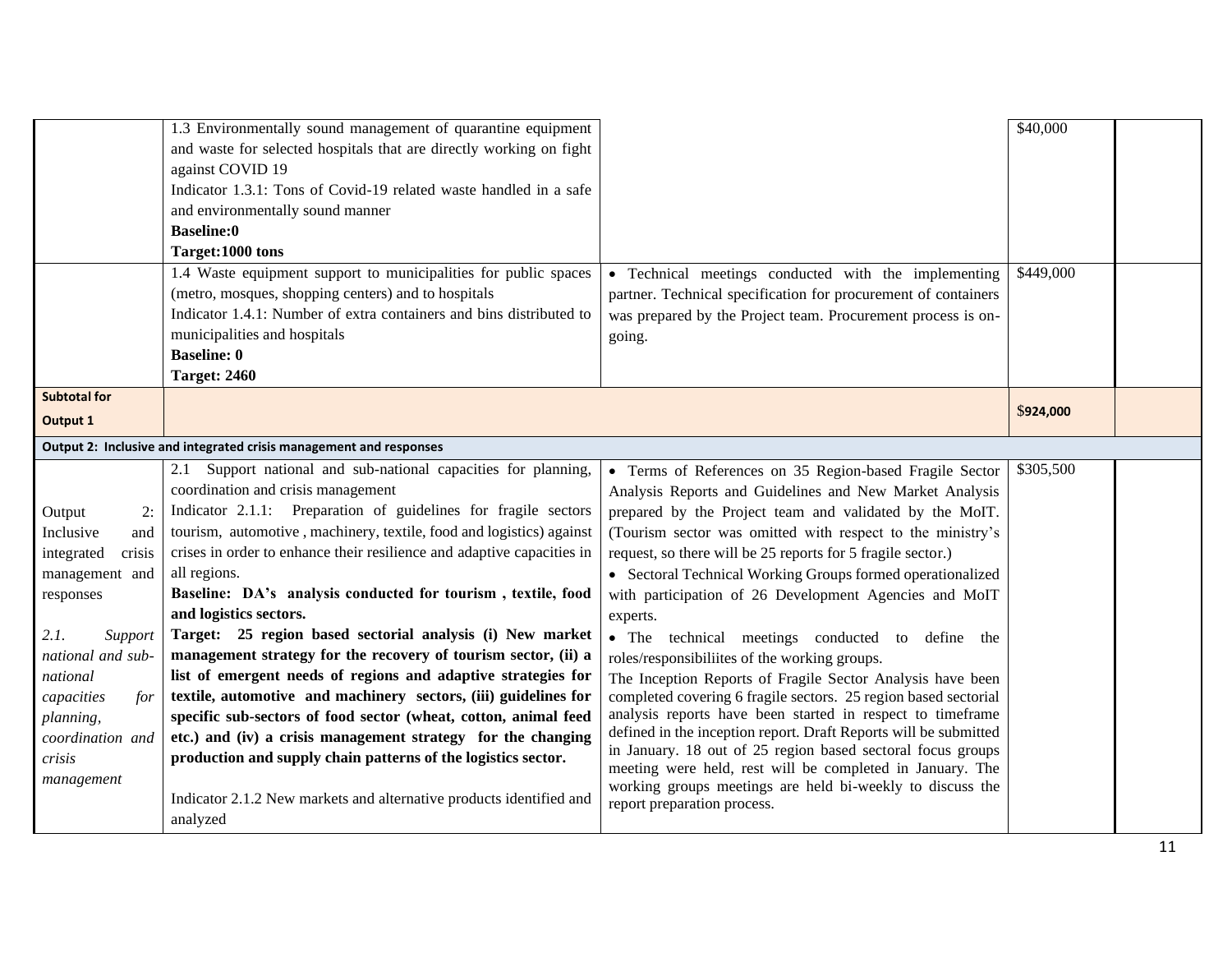|                                                                                         | Baseline: No market or product space analysis conducted.                                                                                                                                                                                                                                                                      |                                                                                                                                                                                                                                                                                                                                                                                       |           |          |
|-----------------------------------------------------------------------------------------|-------------------------------------------------------------------------------------------------------------------------------------------------------------------------------------------------------------------------------------------------------------------------------------------------------------------------------|---------------------------------------------------------------------------------------------------------------------------------------------------------------------------------------------------------------------------------------------------------------------------------------------------------------------------------------------------------------------------------------|-----------|----------|
|                                                                                         | Target: A global market analysis and product space analysis for                                                                                                                                                                                                                                                               |                                                                                                                                                                                                                                                                                                                                                                                       |           |          |
|                                                                                         | businesses to expand their export baskets.                                                                                                                                                                                                                                                                                    |                                                                                                                                                                                                                                                                                                                                                                                       |           |          |
|                                                                                         | 2.2 Support to local businesses in fragile sectors (tourism, textile,<br>food and logistics sectors) for integrated and rights based approach<br>to resilience development<br>Indicator 2.2.1: Number of local business provided with technical<br>support:<br><b>Baseline: 0</b><br>Target: 1,000 local SMEs                 | • The procurement of the experts for technical assistance<br>framework discussed with the implementation partner,<br>announced and in evaluation process. The experts will be on-<br>board in January.<br>• Procurement process is on going to deliver the services.<br>• Concept note is being prepared for new model initiative on<br>digitalization of the automotive sector SMEs. | \$390,024 |          |
|                                                                                         | Indicator 2.2.2: Number of capacity development programmes for<br>DA:<br><b>Baseline: 0</b><br><b>Target: 4 modules</b>                                                                                                                                                                                                       | • 2 modules of alignment training for the fundamental terms<br>of DRM completed with the participation of DGDA and<br>representatives of 26 Das and report has been prepared.<br>Trainings will be continued with technical modules.                                                                                                                                                  |           |          |
| Community<br>2.3<br>engagement for<br>prevention,<br>response<br>and<br>social cohesion |                                                                                                                                                                                                                                                                                                                               | • The expert group conducted field visit to Seferihisar and<br>Bayraklı which is the areas hardets hit by 30 October 2020<br>İzmir Earthquake and Early damage assessment for Izmir<br>earthquake has been prepared. Earthquake Experience Sharing<br>Sessions were held with İZKA.                                                                                                   |           |          |
|                                                                                         | 2.3. Activating sectors that are critical for frontline COVID-19<br>response<br>Indicator 2.3.1: Development of a guideline, including global<br>market research data to assist businesses for PPE production<br><b>Baseline: No such support and guideline</b><br>Target: A guideline, including global market research data | • Recruitment of 4 consultant on finance, global market<br>research, marketing and business development and foraign<br>trade and export to activate PPE sector is in evaluation process.<br>• A global guideline prepared by IICPSD and USHAS, is<br>localized into Turkish and launched.                                                                                             | \$161,000 | \$24,000 |
|                                                                                         | Indicator 2.3.2: Number of businesses, which received advisory<br>support services for PPE production<br><b>Baseline: 0</b><br><b>Target: 10 SMEs</b>                                                                                                                                                                         |                                                                                                                                                                                                                                                                                                                                                                                       |           |          |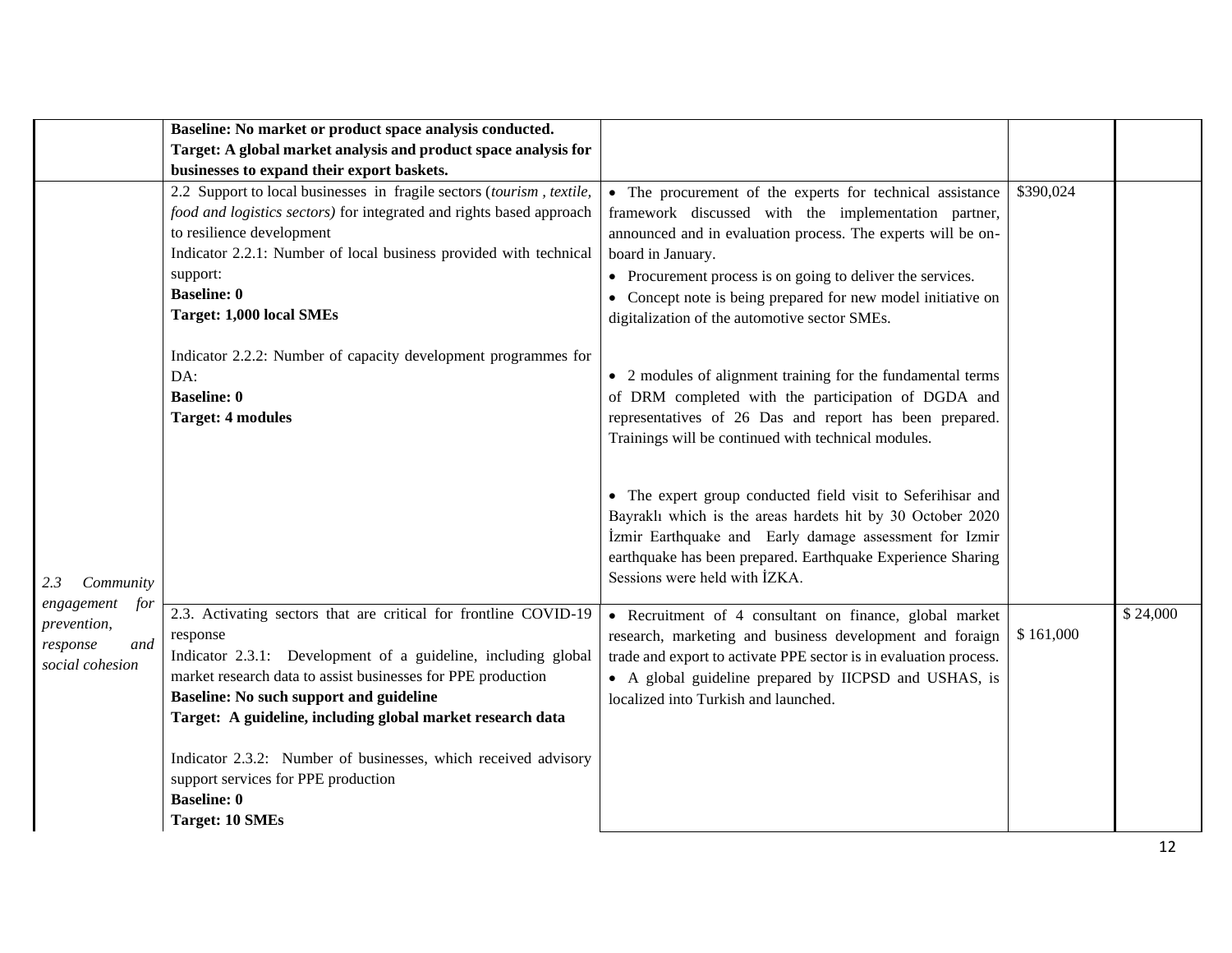| 2.4. Business development services for Syrian-owned enterprises                                                                     | • 144 enterprises have benefitted from unlimited internet           | \$190,000 |  |
|-------------------------------------------------------------------------------------------------------------------------------------|---------------------------------------------------------------------|-----------|--|
| on digitalization                                                                                                                   | access (16 female, 128 male business owner),                        |           |  |
|                                                                                                                                     | • 30 enterprises from digital marketing services (15 female         |           |  |
| Indicator 2.4.1 Number of SMEs supported with online training,                                                                      | and 15 male business owner)                                         |           |  |
| consultancy and recovery grants consultancy and recovery grants:                                                                    | • 34 enterprises from financial consultancy services (30 male       |           |  |
| Baseline : $1761$                                                                                                                   | business owner and 4 female business owner),                        |           |  |
| Target:530 enterprises (of which 20 % will be women-led                                                                             | • 58 enterprises from mini recovery grant (49 female and 9          |           |  |
| enterprises)                                                                                                                        | male business owner) and                                            |           |  |
| Milestone: $176 + XXX$ SMES that benefited (please state the                                                                        | • 206 company representatives (79 female business owner and         |           |  |
| sum)                                                                                                                                | 127 male business owner), from online trainings on "Digital         |           |  |
|                                                                                                                                     | Communication Practices" and "Digital Marketing Practices"          |           |  |
|                                                                                                                                     | as of 28th December 2020.                                           |           |  |
|                                                                                                                                     | • In digitalization services for Syrian-owned MSMEs, 34% of         |           |  |
|                                                                                                                                     | the overall beneficiaries are women and 4 persons with              |           |  |
|                                                                                                                                     | impairments have also benefited from the support.                   |           |  |
| 2.5 Freelance working platform for refugees and asylum seekers                                                                      | • 2 technical and one high level meetings were organized in         | \$60,000  |  |
| with Arabic literacy and basic computer skills                                                                                      | June and July with the Ministry of Family, Labour and Social        |           |  |
| Indicator 2.5.1 Establishment of a freelance working platform to                                                                    | Services (MoFLSS) DG International Labour Force on the              |           |  |
| cater labour demand for Arabic speakers                                                                                             | contextualization of the platform for Turkey, legal framework       |           |  |
| <b>Baseline: No freelance working platform</b>                                                                                      | regarding freelance working in Turkey and platform's                |           |  |
| Target: one such platform established and operational                                                                               | contribution to the employment of Syrians.                          |           |  |
|                                                                                                                                     | • UNDP Bangladesh and UNDP Turkey is working on the                 |           |  |
| Indicator 2.5.2 Organization of the info sessions on the freelance                                                                  | infrastructure of the platform, partnership with global platforms   |           |  |
| working platform                                                                                                                    | while setting the eligibility criteria for the beneficiaries and    |           |  |
| <b>Baseline: 0</b>                                                                                                                  | potential partnerships at the local level for the sustainability of |           |  |
| Target: 10 sessions & 250 refugees (25 refugees per session)<br>Indicator 2.5.3 Operationalization of the freelance platform during | the Platform after the project ends. MoFLSS is included in          |           |  |
| the pilot phase as the freelance service provider                                                                                   | those discussions.                                                  |           |  |
| Baseline: 0 (no freelance platform available)                                                                                       | • Procurement of localization services for the freelance            |           |  |
|                                                                                                                                     | working platform will be finalized by 8th December 2020 and         |           |  |
|                                                                                                                                     | the localization process will be finalized in February 2021.        |           |  |

<sup>&</sup>lt;sup>1</sup> Between September 2019-January 2020, 176 Syrian owned enterprises and entrepreunuers have received business development consultancies mainly on how to do business in Turkey including registration of new businesses, legal and financial regulations in the framework of Turkey Resilience Project in response to Syria Crisis.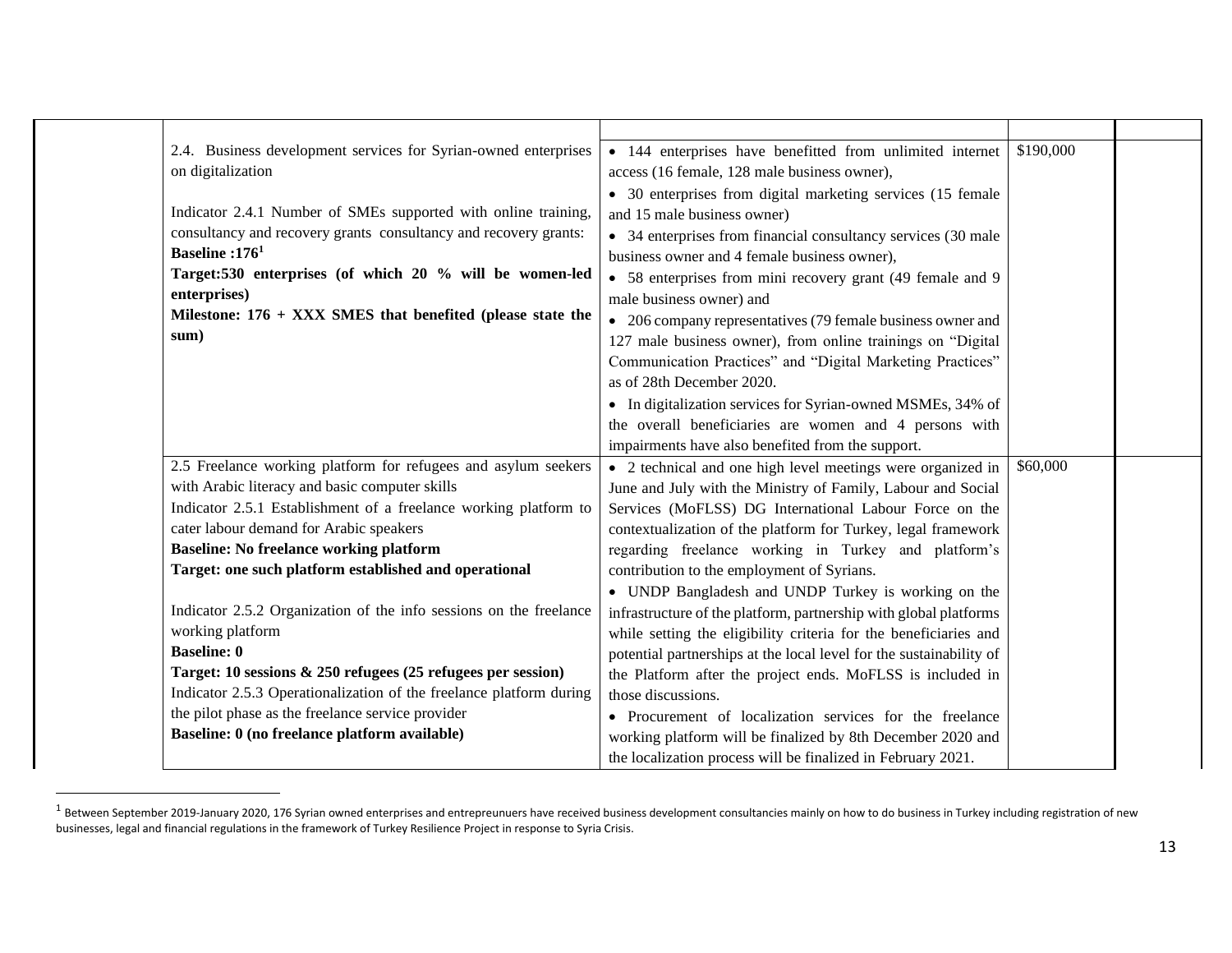|                                                                             | Target: 50 refugees' profiles will be uploaded during the pilot     | • By the $3rd$ week of January 2021, UNDP will finalize the       |             |  |
|-----------------------------------------------------------------------------|---------------------------------------------------------------------|-------------------------------------------------------------------|-------------|--|
| phase                                                                       |                                                                     | procurement process for services to identify potential Syrians    |             |  |
|                                                                             |                                                                     | eligible for the platform and also the private sector that would  |             |  |
|                                                                             |                                                                     | like to be part of the freelance working platform as an employer. |             |  |
|                                                                             |                                                                     | • 3 months extension will be useful to disseminate the            |             |  |
|                                                                             |                                                                     | platform to a wider audience including private sector.            |             |  |
| <b>Subtotal for</b>                                                         |                                                                     |                                                                   | \$1,106.524 |  |
| <b>Output 2</b>                                                             |                                                                     |                                                                   |             |  |
| Output 3: Addressing the human rights and socio-economic impact of COVID-19 |                                                                     |                                                                   |             |  |
|                                                                             |                                                                     |                                                                   |             |  |
| Output<br>3:                                                                | Indicator 3.1.1 Impacts of COVID-19 on unemployment analysed        | related<br>• Discussion<br>meetings<br>with<br>Ministries<br>for  | \$200,000   |  |
| Addressing<br>the                                                           | Baseline: No analysis conducted on impacts of COVID-19 on           | comprehensive analysis of the impact of COVID-19 on               |             |  |
| unemployed<br>human rights and                                              |                                                                     | unemployment with specific focus on youth planned and             |             |  |
| socio-economic                                                              | Target: One comprehensive analysis of the impact of COVID-          | conducted. A technical coordination meeting is being organised    |             |  |
| impact<br>of                                                                | 19 on unemployment with specific focus on youth prepared and        | with ILO Turkey Office to discuss their current ongoing           |             |  |
| COVID-19<br>validated in cooperation ILO.                                   |                                                                     | activities on related areas.                                      |             |  |
| assessed<br>and                                                             |                                                                     | • Under UNDP-ILO Framework of Action, ILO and UNDP                |             |  |
| guidance                                                                    | Indicator 3.1.2: Skills of unemployed youth strengthened to support | unite their forces to assess the impact of Covid-19 on            |             |  |
| provided<br>digital economy<br>for                                          |                                                                     | unemployment of NEETs. As the first step of ILO&UNDP              |             |  |
| <b>Baseline: 0</b><br>critical sectors                                      |                                                                     | Cooperation Framework for the project, the validation event       |             |  |
|                                                                             | Target: Trainings and capacity building activities for upgrading    | series started with a live stream 'Access of youth to decent jobs |             |  |
| digital skills of 3,000 unemployed youth.                                   |                                                                     | in the age of digitalization.' on November 30 and a workshop      |             |  |
| 3.1.<br>Meso-,                                                              |                                                                     | 'The Impact of Covid-19 Crisis on Youth Unemployment' on          |             |  |
| and<br>macro-                                                               |                                                                     | December 2and with live stream 'The role of digital-based rural   |             |  |
| level<br>micro-                                                             |                                                                     | development solutions on alleviating youth unemployment' on       |             |  |
| socio-economic                                                              |                                                                     | 21 December and a workshop 'The Impact of COVID-19 on             |             |  |
| impact                                                                      |                                                                     | Young Women and NEET Youth in Rural Areas' on 23                  |             |  |
| assessments                                                                 |                                                                     | December.                                                         |             |  |
|                                                                             |                                                                     | • Responsible Party (RP) is identified as the Habitat             |             |  |
|                                                                             |                                                                     | Association and consultations initiated with RP, Development      |             |  |
|                                                                             |                                                                     | Agencies and potential partnering university TOBB ETÜ.            |             |  |
|                                                                             |                                                                     | Pursuant to project design and needs assessment, a curriculum     |             |  |
|                                                                             |                                                                     | was designed and application process is open until 3rd of         |             |  |
|                                                                             |                                                                     | January 2021. The first group of trainings completed with         |             |  |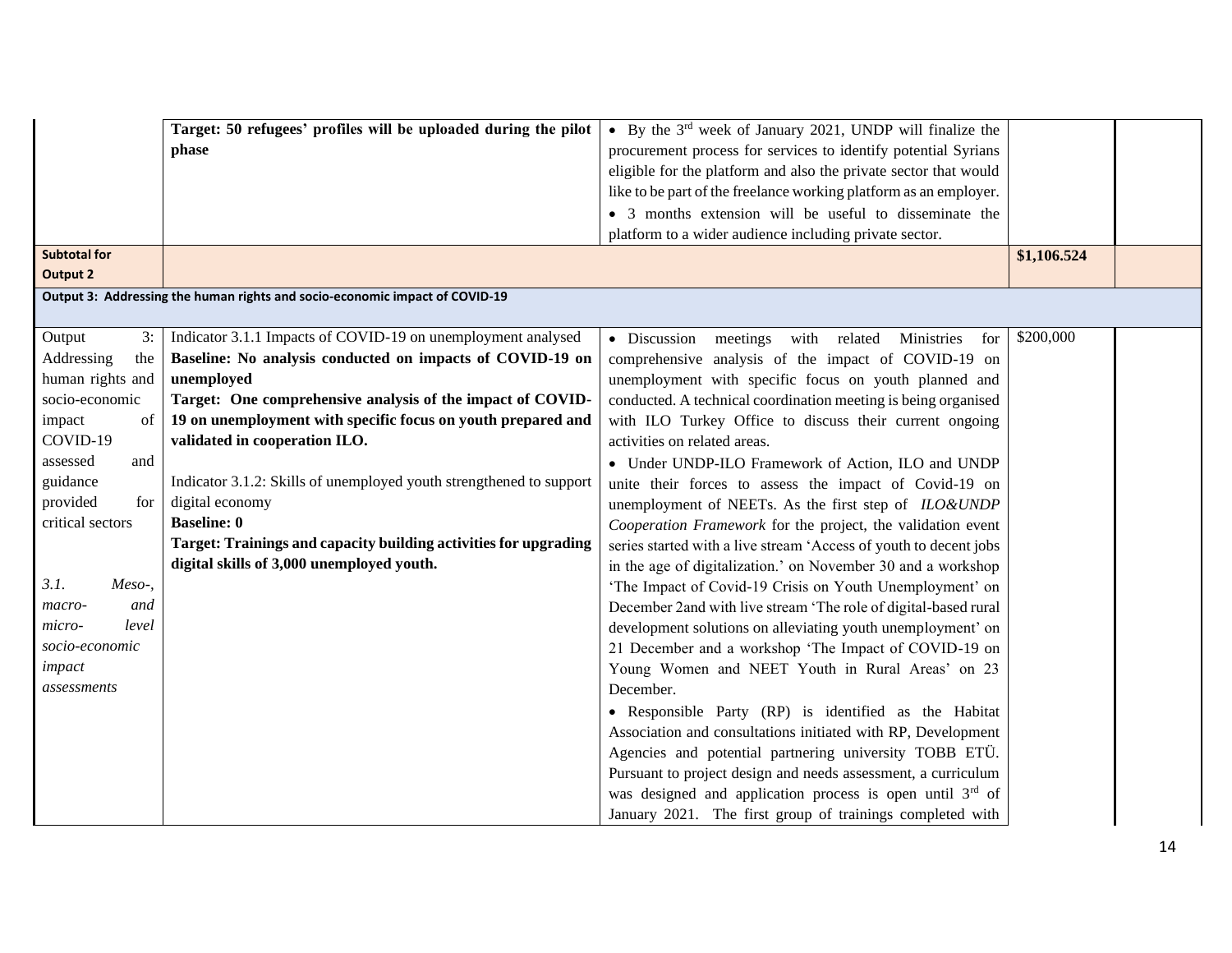|                          |                                                                      | 1,000 NEETs youth who took the exam to receive certification    |                |  |
|--------------------------|----------------------------------------------------------------------|-----------------------------------------------------------------|----------------|--|
|                          |                                                                      | upon completion of 1st phase of the training course.            |                |  |
|                          |                                                                      |                                                                 |                |  |
|                          |                                                                      |                                                                 |                |  |
|                          |                                                                      |                                                                 |                |  |
|                          |                                                                      |                                                                 |                |  |
| 3.2.<br>Policy and       | 3.2 Policy advisory services for transition to low-carbon, inclusive | • A communication consultant mobilised for the overall          | \$50,000       |  |
| advisory<br>legal        | and rights-based economy in line with SDGs                           | project communication/visibility and awareness raising          |                |  |
| services                 |                                                                      | activities in accordance with the Guidance for Donor Visibility |                |  |
|                          | Indicator 3.2.1: Preparation of a policy recommendation for new      | on Japan-Funded Projects. The related procurement completed.    |                |  |
|                          | norms of the economy in the post-Covid-19 era                        |                                                                 |                |  |
|                          |                                                                      | The Project Communication and Visibility Strategy/Plan is       |                |  |
|                          | <b>Baseline: no policy recommendation</b>                            | being prepared. Based on this strategy policy recommendation    |                |  |
|                          | Target: one such policy recommendation                               | activities will be planned for each output and overall project. |                |  |
| <b>Subtotal for</b>      |                                                                      |                                                                 | \$250,00       |  |
| Output 3                 |                                                                      |                                                                 |                |  |
| <b>Total PB</b>          |                                                                      |                                                                 | \$2,280.524    |  |
| <b>Total PB with DPC</b> |                                                                      |                                                                 |                |  |
|                          |                                                                      |                                                                 | \$2,409.524    |  |
| With GMS (%8)            |                                                                      |                                                                 | \$2,602,285.92 |  |
| (192, 761.92)            |                                                                      |                                                                 |                |  |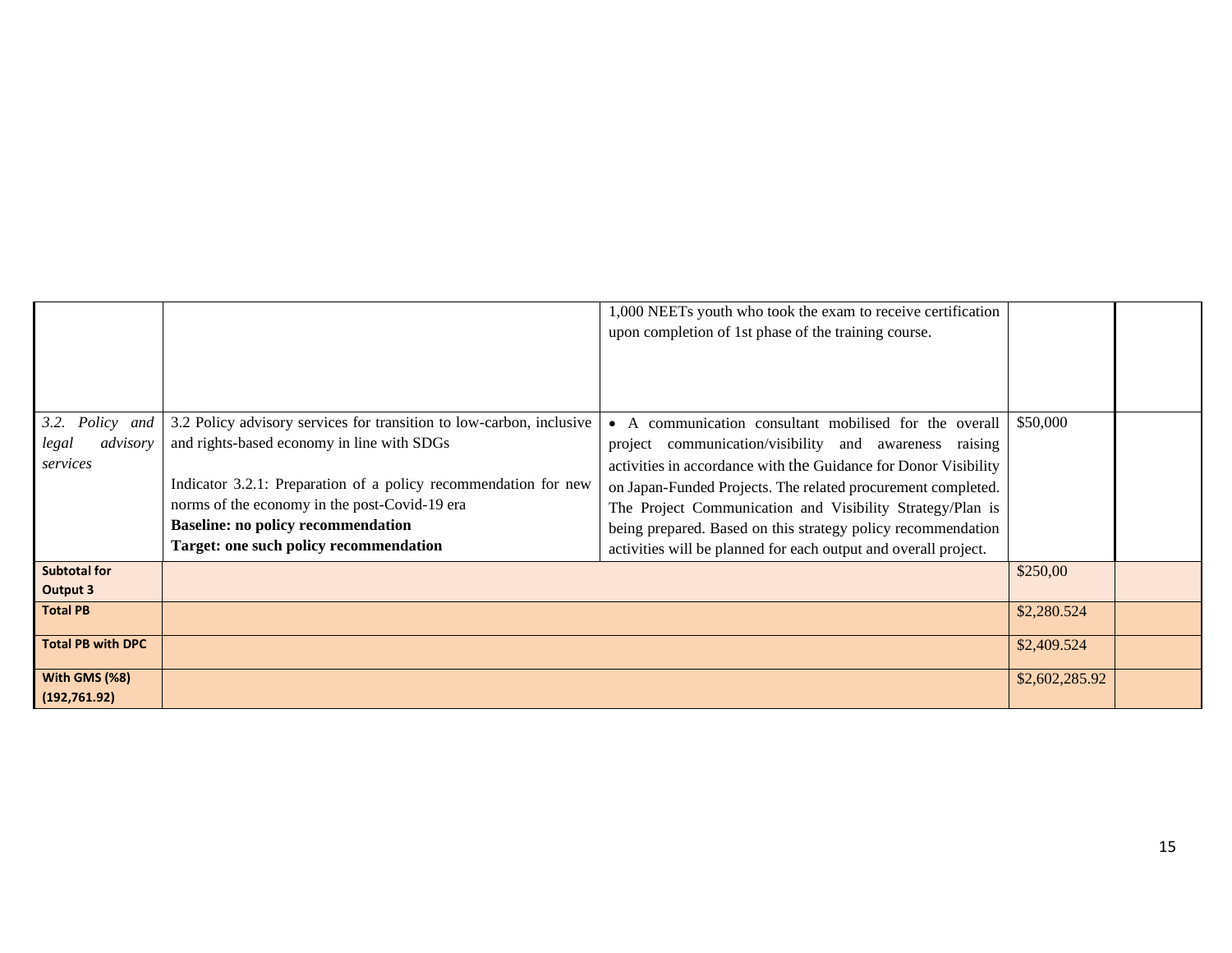# **III. Project Risks and Issues**

*a.* **Updated project risks and actions** *(please highlight new risks in addition to what was already stated in your ProDoc)*

| # | <b>Description</b>                                             | <b>Type</b> | Impact (I) & Probability<br>$(P)$ , on a scale of 1<br>(lowest) to 5 (highest) | <b>Countermeasures / Management Response</b>                                                                                                                                                                                                                                                                                                                                                                                                                                                                                                                                                                                                                                                                                  | Implementation<br><b>Partner</b> |
|---|----------------------------------------------------------------|-------------|--------------------------------------------------------------------------------|-------------------------------------------------------------------------------------------------------------------------------------------------------------------------------------------------------------------------------------------------------------------------------------------------------------------------------------------------------------------------------------------------------------------------------------------------------------------------------------------------------------------------------------------------------------------------------------------------------------------------------------------------------------------------------------------------------------------------------|----------------------------------|
|   | Lack of interested<br>SMEs in technical<br>support activities. | Economic    | Impact: 4 Probability: 2                                                       | Only those SMEs that are interested and demand services will be supported.<br>Each Investment Support Office in related province will contact with the SMEs<br>through their networks as well as umbrella institutions (i.e. Industrial Zone<br>Managements, Exporters Unions, Chambers etc.) to spread the technical<br>assistance programmes.<br>During implementation of the Project, number of SMEs will be increased through<br>a gradual approach. Learning lessons from the initial programmes provided by<br>the DAs.<br>A dedicated outreach and advocacy program will be implemented at the pilot<br>provinces to increase the awareness of the local SMEs and attract their interest in<br>the project activities. | MoIT                             |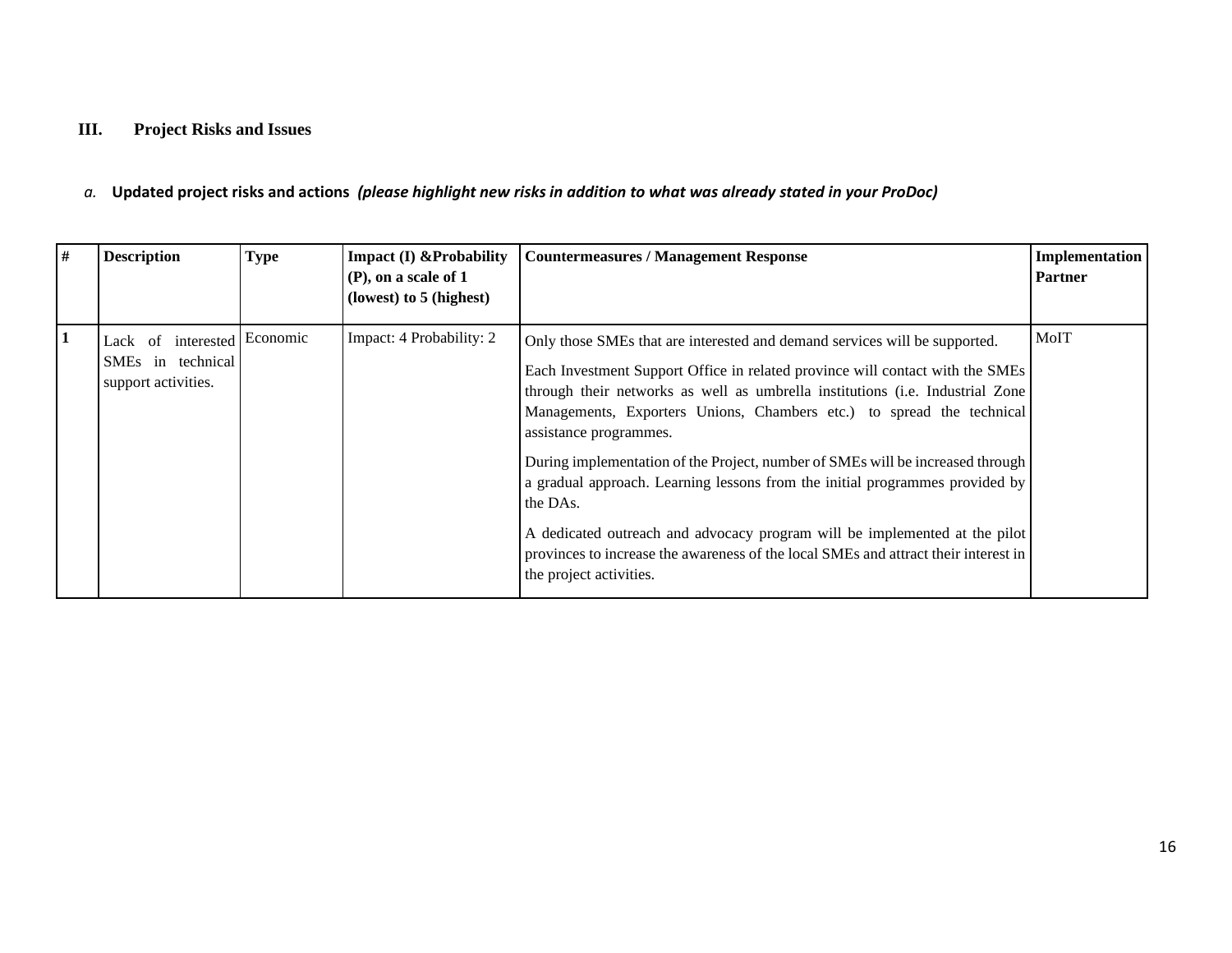| $\overline{2}$ | of<br>Lack<br>interest/participation<br>implementing<br>of<br>the<br>partners<br>to<br>project activities                                               | Management | Impact: 4 Probability: 1 | The project will be implemented in coordination with three main governmental<br>stakeholders: Ministry of Health; Ministry of Environment and Urbanization;<br>Ministry of Industry.<br>Close cooperation will be conducted with private sector organizations Turkish<br>Enterprise and Business Confederation (TURKONFED), Turkish Industry and<br>Business Association (TUSIAD), Business Federations in target provinces and<br>Exporters Unions.<br>In order to facilitate the smooth implementation of the multi-stakeholder project<br>A Multi-Stakeholder discussion/advisory platform (A project board) will be<br>operationalized throughout the project.<br>It is assumed that all partners and stakeholders are closely coordinated with full<br>commitment throughout the project period. | MoIT, MoH,<br>MoEU, EoJ,<br>SBO, MoFA |
|----------------|---------------------------------------------------------------------------------------------------------------------------------------------------------|------------|--------------------------|-------------------------------------------------------------------------------------------------------------------------------------------------------------------------------------------------------------------------------------------------------------------------------------------------------------------------------------------------------------------------------------------------------------------------------------------------------------------------------------------------------------------------------------------------------------------------------------------------------------------------------------------------------------------------------------------------------------------------------------------------------------------------------------------------------|---------------------------------------|
| $\mathbf{3}$   | Changes in the local Field Level<br>levels:<br>Low<br>participation<br>rates,<br>lack of trained staff<br>members<br>the<br>in<br>partner institutions. |            | Impact: 3 Probability: 2 | Capacity building activities are being implemented. A dedicated outreach and MoIT<br>advocacy program will be implemented at the pilot provinces to increase the<br>awareness. The stakeholders will be asked to nominate staff members that are<br>likely to remain in their posts.                                                                                                                                                                                                                                                                                                                                                                                                                                                                                                                  |                                       |

# **b) Updated project issues and actions**

| <b>Output/Activity</b>                                                                                                                               | Challenge                                 | <b>Proposed Change</b>                                                                                                                                                                                                                                                                                               |
|------------------------------------------------------------------------------------------------------------------------------------------------------|-------------------------------------------|----------------------------------------------------------------------------------------------------------------------------------------------------------------------------------------------------------------------------------------------------------------------------------------------------------------------|
| <b>Output 1: Health Systems Strengthening</b><br>1.1 Procurement of Equipment for MoH to enhance<br>laboratory equipment capacity for COVID response | The needs for health procurement changed. | According to the Ministry of Health's changing needs<br>some of procurement goods/equipment revised.<br>However this revision did not affect the budget<br>allocated for the related activities. The procurement<br>modality discussed/approved by the RBEC and Japan<br>Unit. The procurement progress is on going. |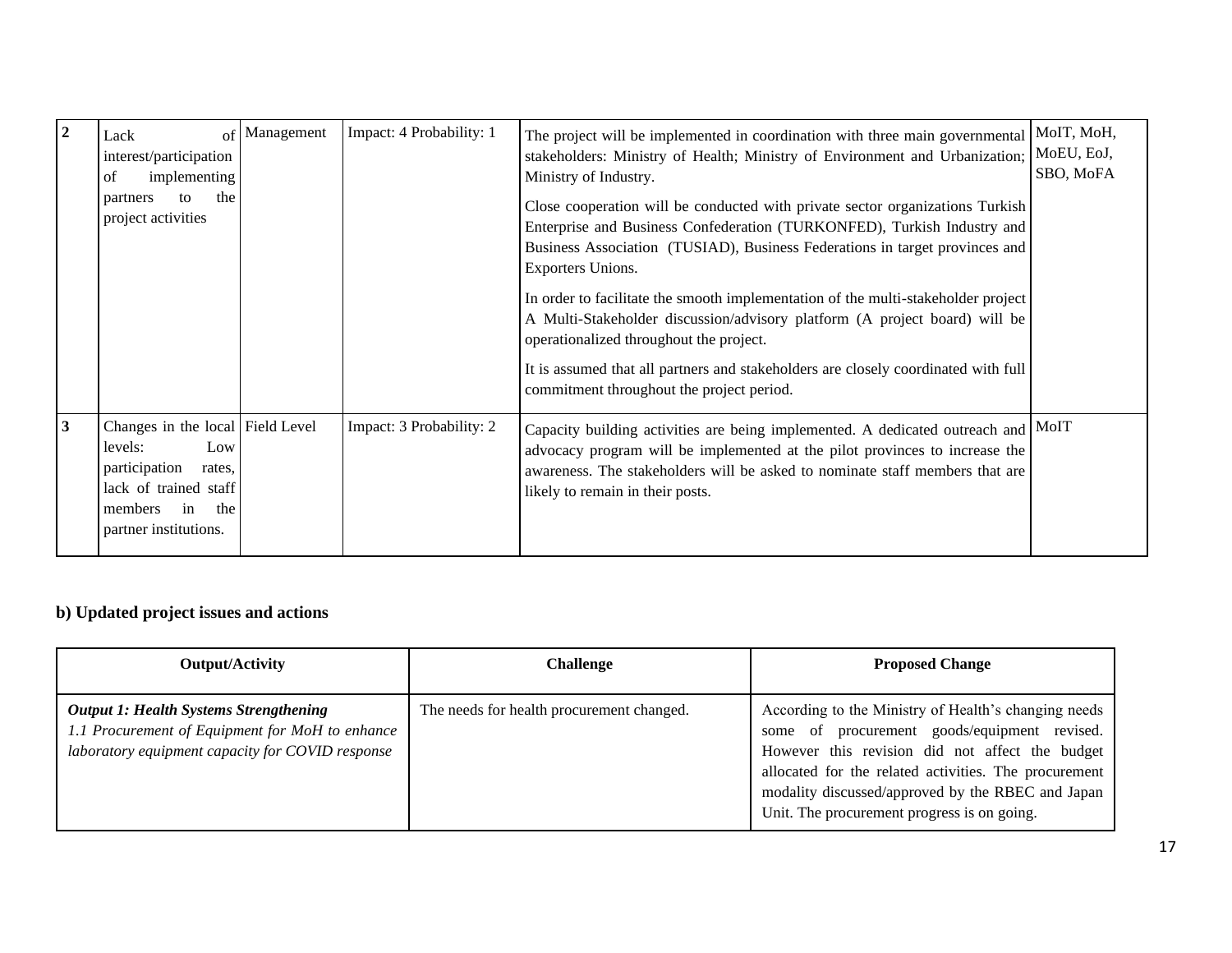| Output 2. Inclusive and integrated crisis<br>management and responses<br>2.3. Activating sectors that are critical for<br>frontline COVID-19 response       | After consultations with International Health<br>Services Company (USHAS), it has been agreed<br>that Turkish PPE manufacturers face excess supply<br>in PPE production at this phase of the crises and<br>shifting the halted capacities to PPE production is<br>not recommended. Due to quality requirements,<br>businesses also need to make necessary<br>infrastructure investments, instead of repurposing<br>existing production capacities. | Instead of an establishment of a hotline to provide<br>advisory services to SMEs on repurposing production<br>facilities, guidance mechanism will be established for<br>the enterprises who are planning to make infrastructure<br>investments for globally competitive PPE production.<br>A global market analysis for PPE supply and demand<br>will be conducted and a guidance kit will be produced.<br>A team of relevant consultants will be recruited to<br>provide advisory support services to businesses who<br>are willing to make new investments to function in PPE<br>production and exporting. |
|-------------------------------------------------------------------------------------------------------------------------------------------------------------|----------------------------------------------------------------------------------------------------------------------------------------------------------------------------------------------------------------------------------------------------------------------------------------------------------------------------------------------------------------------------------------------------------------------------------------------------|--------------------------------------------------------------------------------------------------------------------------------------------------------------------------------------------------------------------------------------------------------------------------------------------------------------------------------------------------------------------------------------------------------------------------------------------------------------------------------------------------------------------------------------------------------------------------------------------------------------|
| Output 3: Addressing the human rights and<br>socio-economic impact of COVID-19<br>3.1. Meso-, macro- and micro- level socio-<br>economic impact assessments | ILO Turkey is already conducting a similar analysis<br>on the socio-economic effects of Covid-19 on the<br>NEET (Neither at Work nor in Employment<br>Programme).<br>The pandemic situation makes it risky to conduct<br>in-class trainings. A digital training module is<br>required.                                                                                                                                                             | ILO will be cooperated to prevent overlaps and ensure<br>complementarity. We will conduct a complementary<br>activity to reach the target.<br>The trainings for 3,000 NEET youth will be conducted<br>online by Habitat Association in cooperation with<br>TOBB University through the network of 103<br>vocational schools established by TOBB.                                                                                                                                                                                                                                                             |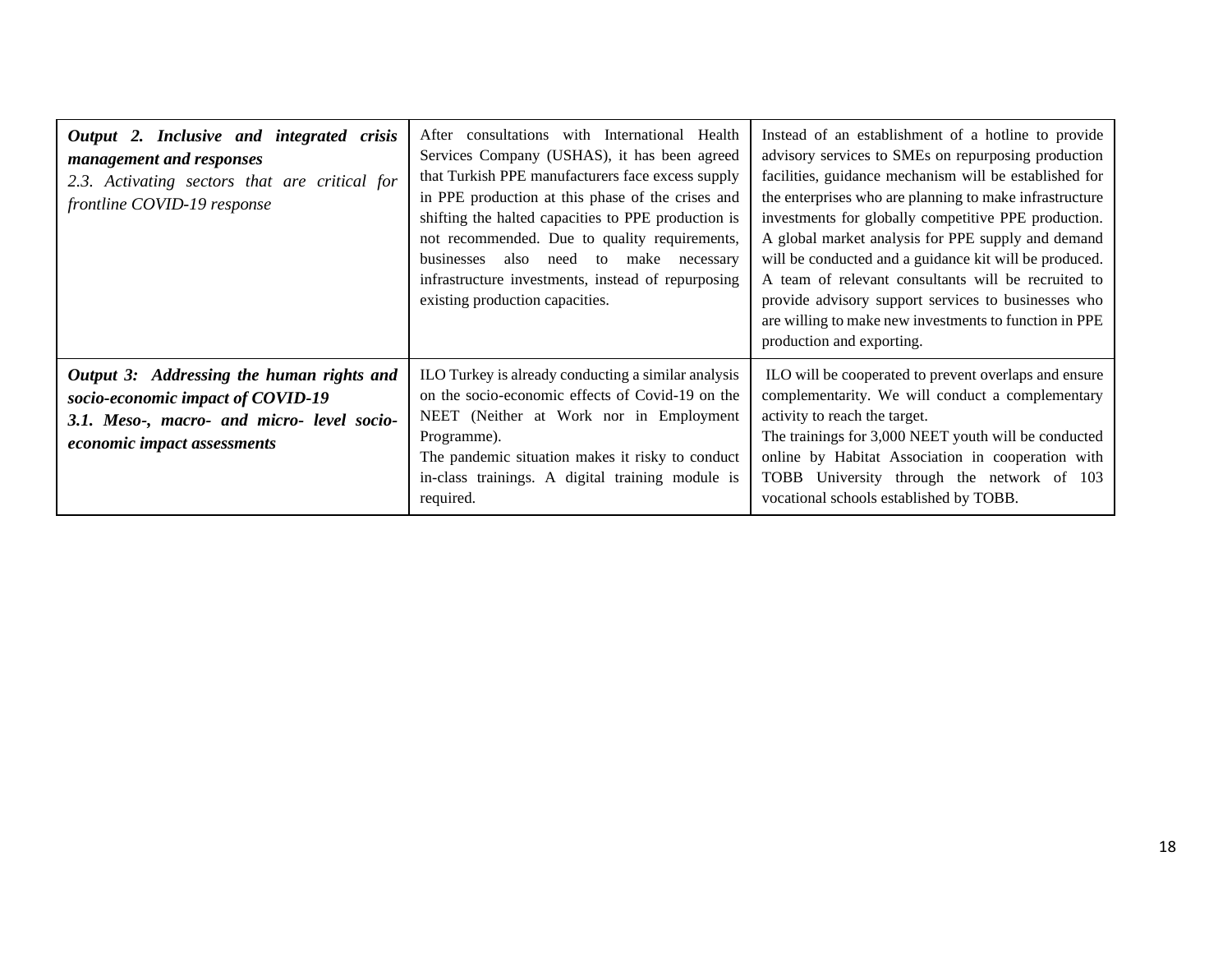# **IV. Visibility and Communication Arrangements (use of GPN included<sup>2</sup> )**

The Government of Japan's contributions to COVID-19 will be highlighted through the most effective and efficient communications methods and channels at country level focusing on Japan's strong interest to help realize human security in the field. An additional priority will be reporting on human interest stories, which aim at highlighting and connecting the implications of UNDP's work and the contribution of the Government of Japan with the impact on people and communities. The Country Office will ensure close coordination with the Embassy of Japan (EoJ) in Turkey, which is particularly important for this specific operation with sensitivity in communication within Japan where the domestic situation of COVID-19 is still serious. High-level visibility actions, involving the EoJ and partners at all levels, will be carried out at critical junctures.

A communication consultant mobilized for the overall project communication/visibility and awareness raising activities in accordance with the Guidance for Donor Visibility on Japan-Funded Projects.

Project Communication and Visibility Strategy/Plan is being prepared. Project information inserted to UNDP Website. Communication activities on project is on going visibility meterials on workshops, grant programmes, fragile sectors, NEETs Trainings prepared. Bi-weekly Project Newsletter is being prepared and shared internally. Short videos prepared for fragile sectors. Cooperation and coordination meetings are conducted with implementing partners and key stakeholders.

# **V. Partnership with Japanese Stakeholders**

Through meetings, Project Board and via e-mails, cooperation and coordination with Embassy of Japan will be implemented. Monthly progress meetingscould be scheduled to increase communication and coordination with EoJ through out the Project lifespan.

The Private Sector COVID-19 Facility is a public-private partnership established by the United UNDP, the International Chamber of Commerce and the UN Global Compact, aiming to respond to developmental impacts of the COVID-19 through the mobilization of the private sector as a key partner in an integrated public-private response. The SDGs Holistic Innovation Platform (SHIP) is an open innovation platform founded by UNDP and Japan Innovation Network (JIN) in July 2016, aiming to connect technologies and know-how of Japanese companies with SDGs-related issues and needs, and develop business models addressing the achievement of SDGs. SHIP has built ecosystem of 150 Japanese companies as well as business organizations, Government agencies, financial institutions, innovation hubs and NGOs in Japan. IICPSD, UNDP CO, and SHIP have discussed to possibility of Turkey to be highlighted as one of the 5 priority countries of the initaitive, for technology and know- how transfer from Japanese companies for COVID-19 recovery with following steps for further action: 1) IICPSD will do a mapping of Japanese companies operating in Turkey 2) SHIP will start a preliminary discussion in Tokyo (including cabinet office) about possible areas of cooperation regarding crisis preparedness and 3) all parties will have a meeting again to design the content for a webinar.

### **VI. Human Security Development Nexus**

This proposal will be implemented focusing on Japan's strong interest to help realize human security in the field in the context of the three priorities of UNDP's response while the Global Policy Network (GPN) will be fully leveraged to support delivery/implementation. The proposed interventions at the core of the design is people-centred, integrated, context-specific and is multi-dimensional in its crisis response-focus. The project will operate under the principle of delivering as one entity

<sup>2</sup> What kinds of support does your CO need from GPN for the successful implemenation of the project?

Global Policy Network (GPN): As the GoJ recognizes the GPN as an important means to ensure that JSB projects effectively utilize the institutional knowledge within UNDP, USD 3 million was earmarked for the GPN. That caused discrepancy of the amounts allocated to each 29 Country Office from the ones listed in the Note Verbale. The COs are expected to use the amount in the Note Verbale for such external occasions as press release, consultations with the government/authorities and local EoJs